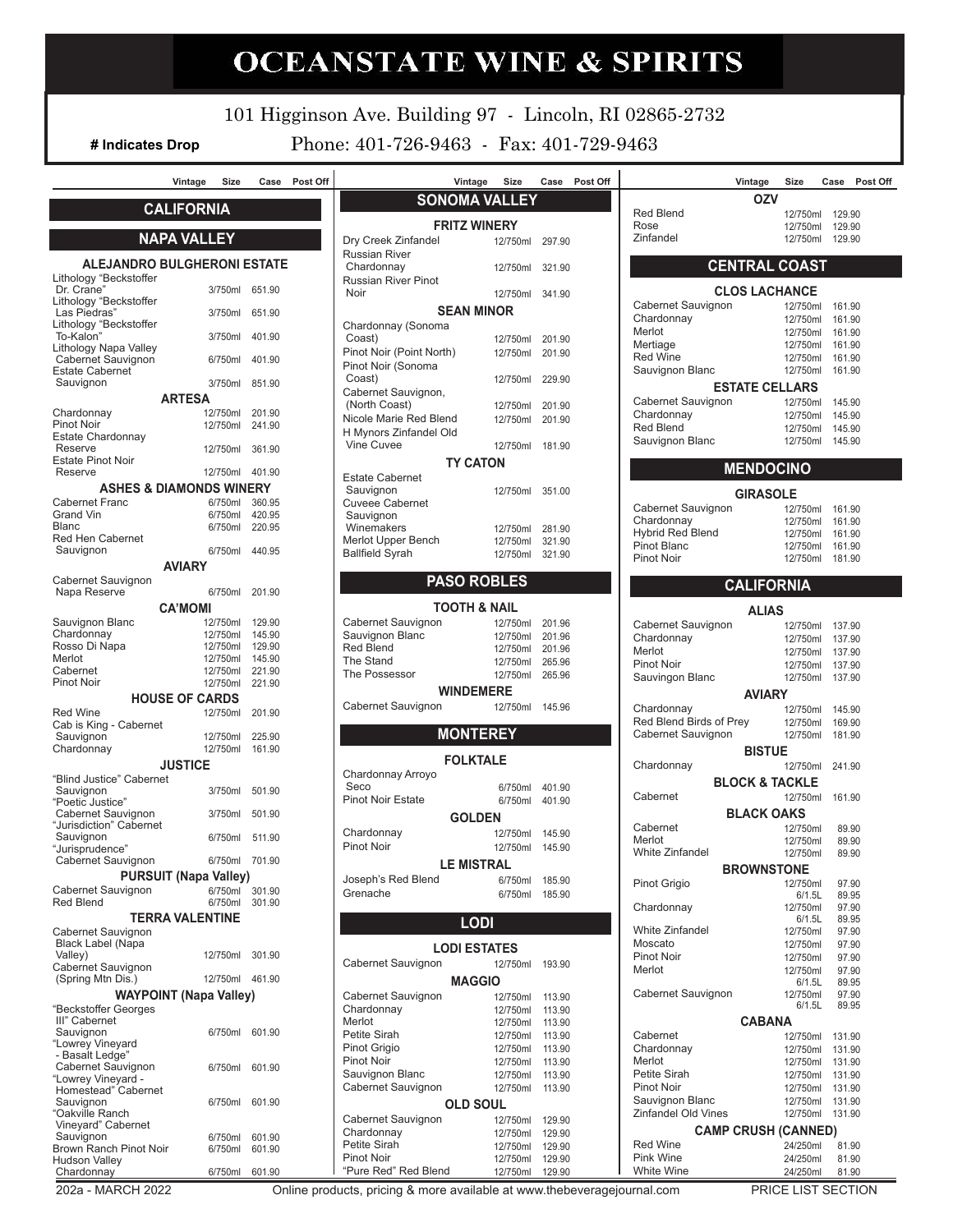# **TEL. 401-726-9463 # Indicates Drop OCEANSTATE WINE & SPIRITS**

|                                                   | Vintage          | Size                 | Case           | Post Of |
|---------------------------------------------------|------------------|----------------------|----------------|---------|
| <b>CHOCOLATE CUVEE</b><br>Red                     |                  | 12/750ml             | 97.90          |         |
| <b>DEARLY BELOVED</b>                             |                  |                      |                |         |
| <b>Red Blend</b><br><b>EAGLE GLEN</b>             |                  | 12/750ml             | 113.90         |         |
| Cabernet Sauvignon                                |                  |                      |                |         |
| (Napa Valley)                                     | <b>EVEREARTH</b> | 12/750ml             | 241.90         |         |
| Cabernet Sauvignon                                |                  | 12/750ml             | 145.90         |         |
| Chardonnay                                        |                  | 12/750ml             | 145.90         |         |
| Pinot Noir                                        |                  | 12/750ml             | 145.90         |         |
| <b>GEN 5 (Sustainable)</b>                        |                  |                      |                |         |
| Chardonnay                                        |                  | 12/750ml             | 129.90         |         |
| Cabernet Sauvignon                                |                  | 12/750ml             | 129.90         |         |
| Old Vine Zinfandel                                |                  | 12/750ml             | 129.90         |         |
| <b>HAYES VALLEY WINES (Sustainable)</b>           |                  |                      |                |         |
| Sauvignon Blanc                                   |                  | 12/750ml             | 121.90         |         |
| Chardonnay                                        |                  | 12/750ml             | 121.90         |         |
| Merlot                                            |                  | 12/750ml             | 121.90         |         |
| Meritage                                          |                  | 12/750ml             | 121.90         |         |
| Cabernet Sauvignon                                |                  | 12/750ml             | 121.90         |         |
|                                                   | HIGHWAY 12       |                      |                |         |
| Cabernet Sauvignon                                |                  |                      |                |         |
| (Sonoma)                                          |                  | 12/750ml             | 145.90         |         |
| Chardonnay (Carneros)                             |                  | 12/750ml             | 145.90         |         |
| Pinot Noir (Carneros)                             |                  | 12/750ml             | 201.90         |         |
| Red Blend (Sonoma)                                |                  | 12/750ml             | 145.90         |         |
| Sauvignon Blanc                                   |                  | 12/750ml             | 129.90         |         |
|                                                   | <b>RISK</b>      |                      |                |         |
| Barbera                                           |                  | 12/750ml             | 225.90         |         |
| Cabernet                                          |                  | 12/750ml             | 701.90         |         |
| Harbour                                           |                  | 12/750ml             | 361.90         |         |
| Nebbiolo                                          |                  | 12/750ml             | 361.90         |         |
| <b>SEAN MINOR-FOUR BEARS</b>                      |                  |                      |                |         |
| Cabernet Sauvignon                                |                  | 12/750ml             | 145.90         |         |
| Chardonnay                                        |                  | 12/750ml             | 145.90         |         |
| Chardonnay Keg                                    |                  | $1/5.17$ gal         | 217.90         |         |
| <b>Pinot Noir</b>                                 |                  | 12/750ml             | 145.90         |         |
| Pinot Noir Keg                                    |                  | $1/5.17$ gal         | 217.90         |         |
| Sauvignon Blanc                                   |                  | 12/750ml             | 145.90         |         |
| <b>SIX DEGREES</b>                                |                  |                      |                |         |
| Rosé                                              |                  | 12/750ml             | 97.90          |         |
|                                                   | Spill            |                      |                |         |
| Chardonnay                                        |                  | 12/750ml             | 105.90         |         |
| <b>Red Blend</b>                                  |                  | 12/750ml             | 105.90         |         |
|                                                   | <b>WINDEMERE</b> |                      |                |         |
| Chardonnay                                        |                  | 12/750ml             | 145.96         |         |
| <b>Pinot Noir</b>                                 |                  | 12/750ml             | 145.96         |         |
| <b>NEW MEXICO</b>                                 |                  |                      |                |         |
|                                                   | SOLEIL           |                      |                |         |
| Classic Orange Mimosa                             |                  | 12/750ml             | 97.90          |         |
| Classic Orange Mimosa                             |                  |                      |                |         |
| Cans                                              |                  | 24/375ml             | 77.90          |         |
| Mango Mimosa                                      |                  | 12/750ml             | 97.90          |         |
| Mango Mimosa Cans<br>Pineapple Mimosa             |                  | 24/375ml<br>12/750ml | 77.90<br>97.90 |         |
| Pineapple Mimosa                                  |                  |                      |                |         |
| Cans                                              |                  | 24/375ml             | 77.90          |         |
| Pomergranate Mimosa                               |                  | 12/750ml             | 97.90          |         |
|                                                   |                  |                      |                |         |
| <b>NEW YORK (Finger Lakes)</b>                    |                  |                      |                |         |
|                                                   |                  |                      |                |         |
| <b>RED NEWT CELLARS</b>                           |                  |                      |                |         |
| <b>Riesling Circle</b>                            |                  | 12/750ml             | 129.90         |         |
| Dry Riesling                                      |                  | 12/750ml             | 193.90         |         |
|                                                   | <b>OREGON</b>    |                      |                |         |
|                                                   |                  |                      |                |         |
| <b>AMITY VINEYARDS</b>                            |                  |                      |                |         |
| Willamette Valley White                           |                  |                      |                |         |
| <b>Pinot Noir</b>                                 |                  | 12/750ml             | 185.90         |         |
| <b>Pinot Blanc</b>                                |                  | 12/750ml             | 185.90         |         |
| <b>Willamette Valley Pinot</b>                    |                  |                      |                |         |
| Noir                                              |                  | 12/750ml 261.90      |                |         |
| <b>COLEMAN VINEYARD (Willamette Valley) (Sus-</b> |                  |                      |                |         |
|                                                   | tainable)        |                      |                |         |
| Cherry Cove Pinot Noir                            |                  | 12/750ml 161.90      |                |         |

| <b>OREGON TERRITORY</b>                         |                      |                  |
|-------------------------------------------------|----------------------|------------------|
| Pinot Noir                                      | 12/750ml             | 145.90           |
| R STUART (Sustainable)                          |                      |                  |
| <b>Big Fire Pinot Gris</b>                      | 12/750ml             | 145.90           |
| <b>Big Fire Pinot Noir</b>                      | 12/750ml             | 169.90           |
| Vignette Pinot Noir                             | 12/750ml             | 241.90           |
| Love Oregon                                     |                      |                  |
| Chardonnay                                      | 12/750ml             | 225.90           |
| Love Oregon White Sky<br>Love Oregon Pinot Noir | 12/750ml             | 169.90           |
|                                                 | 12/750ml             | 225.90           |
| <b>SEAN MINOR</b><br>Pinot Noir (Point North)   |                      |                  |
|                                                 | 12/750ml             | 201.90           |
| <b>WASHINGTON STATE</b>                         |                      |                  |
|                                                 |                      |                  |
| <b>ALKI</b>                                     |                      |                  |
| Cabernet Sauvignon                              | 12/750ml             | 181.90           |
| Chardonnay<br>Merlot                            | 12/750ml             | 181.90           |
| <b>Red Blend</b>                                | 12/750ml<br>12/750ml | 181.90<br>181.90 |
| <b>CHRISTOPHER MICHAEL WINES</b>                |                      |                  |
| <b>Red Blend</b>                                | 12/750ml             |                  |
| Cabernet Sauvignon                              | 12/750ml             | 145.90<br>145.90 |
| <b>MILBRANDT VINEYARDS TRADITIONS</b>           |                      |                  |
|                                                 |                      |                  |
| Chardonnay<br>Riesling                          | 12/750ml<br>12/750ml | 145.90<br>145.90 |
| <b>Pinot Gris</b>                               | 12/750ml             | 145.90           |
| Merlot                                          | 12/750ml             | 145.90           |
| Cabernet Sauvignon                              | 12/750ml             | 145.90           |
| <b>Brother's Blend</b>                          | 12/750ml             | 145.90           |
| <b>MILBRANDT VINEYARDS ESTATES</b>              |                      |                  |
| Cabernet Sauvignon                              | 12/750ml             | 201.90           |
| <b>RYAN PATRICK</b>                             |                      |                  |
| Chardonnay                                      | 12/750ml             | 121.90           |
| Pinot Grigio                                    | 12/750ml             | 121.90           |
| Redhead Red                                     | 12/750ml             | 181.90           |
| Riesling                                        | 12/750ml             | 121.90           |
| Sauvignon Blanc                                 | 12/750ml             | 121.90           |
| <b>SIMPLY WINES</b>                             |                      |                  |
| Cabernet Sauvignon                              | 12/750ml             | 105.90           |
| Chardonnay                                      | 12/750ml             | 105.90           |
| <b>Red Blend</b>                                | 12/750ml             | 105.90           |
| <b>TATTOO GIRL</b>                              |                      |                  |
| Cabernet Sauvignon                              | 12/750ml             | 105.90           |
| Chardonnay                                      | 12/750ml             | 105.90           |
| <b>Red Blend</b>                                | 12/750ml             | 105.90           |
| Riesling<br>Rose                                | 12/750ml<br>12/750ml | 105.90<br>105.90 |
|                                                 |                      |                  |
| <b>NEW JERSEY</b>                               |                      |                  |
| <b>TOMASELLO WINERY</b>                         |                      |                  |
| <b>Blueberry Moscato</b>                        | 12/750ml             | 129.90           |
| <b>Cherry Moscato</b>                           | 12/750ml             | 129.90           |
| Cranberry Moscato                               | 12/750ml             | 129.90           |
| Peach Moscato                                   | 12/750ml             | 129.90           |
| Pineapple Moscato                               | 12/750ml             | 129.90           |
| <b>Red Raspberry</b><br>Moscato                 |                      |                  |
|                                                 | 12/750ml             | 129.90           |
| <b>ARGENTINA</b>                                |                      |                  |
|                                                 |                      |                  |
| <b>APARTADO</b>                                 |                      |                  |
| Gran Malbec                                     | 12/750ml             | 340.95           |
| <b>PICABUEY</b>                                 |                      |                  |
| Malbec, Oak Cask<br>Reserve Malbec              | 12/750ml             | 111.90           |
|                                                 | 12/750ml             | 129.90           |
| ATAMISQUE                                       |                      |                  |
| Cabernet Sauvignon<br>Malbec                    | 6/750ml              | 161.90           |
|                                                 | 6/750ml              | 161.90           |
| <b>BLACK CABRA (Sustainable)</b><br>Malbec      | 12/750ml             | 121.90           |
|                                                 |                      |                  |
| <b>CHAKRAS</b>                                  |                      |                  |
| Reserva Malbec                                  | 12/750ml             | 145.90           |
| <b>COLECCION RUTINI</b>                         |                      |                  |
| Cabernet Malbec Blend                           | 12/750ml             | 201.90           |

| Vintage         | Size                  |                  | Case Post Off | Vintage                               | Size                        | Case             | Post Off |                                            | Vintage                      | <b>Size</b>          | Case             | Post Off |
|-----------------|-----------------------|------------------|---------------|---------------------------------------|-----------------------------|------------------|----------|--------------------------------------------|------------------------------|----------------------|------------------|----------|
|                 | <b>DLATE CUVEE</b>    |                  |               | <b>OREGON TERRITORY</b>               |                             |                  |          |                                            | <b>EL TRACTOR (Mendoza)</b>  |                      |                  |          |
|                 | 12/750ml              | 97.90            |               | Pinot Noir                            | 12/750ml  145.90            |                  |          | Malbec                                     |                              | 12/750ml 121.90      |                  |          |
|                 | <b>LY BELOVED</b>     |                  |               |                                       |                             |                  |          |                                            | <b>MAKIHUAN</b>              |                      |                  |          |
|                 |                       | 113.90           |               | R STUART (Sustainable)                |                             |                  |          | Malbec                                     |                              |                      | 103.90           |          |
|                 | 12/750ml              |                  |               | <b>Big Fire Pinot Gris</b>            | 12/750ml  145.90            |                  |          |                                            |                              | 12/750ml             |                  |          |
| GLE GLEN        |                       |                  |               | <b>Big Fire Pinot Noir</b>            | 12/750ml                    | 169.90           |          |                                            | <b>MYTHIC MOUNTAIN</b>       |                      |                  |          |
|                 |                       |                  |               | Vignette Pinot Noir                   | 12/750ml 241.90             |                  |          | Malbec                                     |                              | 12/750ml 129.90      |                  |          |
|                 | 12/750ml 241.90       |                  |               | Love Oregon<br>Chardonnay             | 12/750ml                    | 225.90           |          |                                            | <b>PURAMUN (Sustainable)</b> |                      |                  |          |
| <b>EREARTH</b>  |                       |                  |               | Love Oregon White Sky                 | 12/750ml 169.90             |                  |          | Reserva Malbec                             |                              | 12/750ml 241.90      |                  |          |
|                 | 12/750ml 145.90       |                  |               | Love Oregon Pinot Noir                | 12/750ml 225.90             |                  |          |                                            | <b>QUARA</b>                 |                      |                  |          |
|                 | 12/750ml              | 145.90           |               |                                       |                             |                  |          | <b>Estate Malbec</b>                       |                              | 12/750ml             | 97.90            |          |
|                 | 12/750ml              | 145.90           |               | <b>SEAN MINOR</b>                     |                             |                  |          |                                            | <b>SEPTIMA</b>               |                      |                  |          |
|                 | (Sustainable)         |                  |               | Pinot Noir (Point North)              | 12/750ml 201.90             |                  |          | Chardonnay                                 |                              | 12/750ml             | 105.90           |          |
|                 | 12/750ml              | 129.90           |               |                                       |                             |                  |          | Cabernet                                   |                              | 12/750ml             | 117.90           |          |
|                 | 12/750ml              | 129.90           |               | <b>WASHINGTON STATE</b>               |                             |                  |          | Malbec                                     |                              | 12/750ml             | 117.90           |          |
|                 | 12/750ml 129.90       |                  |               |                                       |                             |                  |          | Orbe Malbec                                |                              | 6/750ml              | 101.90           |          |
|                 | Y WINES (Sustainable) |                  |               | <b>ALKI</b>                           |                             |                  |          | Gran Riserva Malbec                        |                              | 6/750ml              | 129.90           |          |
|                 | 12/750ml 121.90       |                  |               | Cabernet Sauvignon<br>Chardonnay      | 12/750ml 181.90             |                  |          |                                            |                              |                      |                  |          |
|                 | 12/750ml              | 121.90           |               | Merlot                                | 12/750ml                    | 181.90<br>181.90 |          |                                            | <b>TAPIZ (Sustainable)</b>   |                      |                  |          |
|                 | 12/750ml              | 121.90           |               | <b>Red Blend</b>                      | 12/750ml<br>12/750ml 181.90 |                  |          | Chardonnay<br>Malbec                       |                              | 12/750ml<br>12/750ml | 181.90           |          |
|                 | 12/750ml              | 121.90           |               |                                       |                             |                  |          | Cabernet Sauvignon                         |                              |                      | 181.90           |          |
|                 | 12/750ml 121.90       |                  |               | <b>CHRISTOPHER MICHAEL WINES</b>      |                             |                  |          | <b>Black Tears Malbec</b>                  |                              | 12/750ml<br>6/750ml  | 181.90<br>421.90 |          |
| <b>GHWAY 12</b> |                       |                  |               | <b>Red Blend</b>                      | 12/750ml  145.90            |                  |          |                                            |                              |                      |                  |          |
|                 |                       |                  |               | Cabernet Sauvignon                    | 12/750ml  145.90            |                  |          |                                            | <b>TRUMPETER</b>             |                      |                  |          |
|                 | 12/750ml              | 145.90           |               | <b>MILBRANDT VINEYARDS TRADITIONS</b> |                             |                  |          | Malbec<br>Pinot Noir                       |                              | 12/750ml<br>12/750ml | 113.90<br>113.90 |          |
|                 | 12/750ml              | 145.90           |               | Chardonnay                            | 12/750ml                    | 145.90           |          |                                            |                              |                      |                  |          |
|                 | 12/750ml              | 201.90<br>145.90 |               | Riesling                              | 12/750ml                    | 145.90           |          |                                            | <b>ZOLO (Sustainable)</b>    |                      |                  |          |
|                 | 12/750ml<br>12/750ml  | 129.90           |               | <b>Pinot Gris</b>                     | 12/750ml                    | 145.90           |          | Reserva Cabernet                           |                              |                      |                  |          |
|                 |                       |                  |               | Merlot                                | 12/750ml                    | 145.90           |          | Sauvignon<br>Reserva Malbec                |                              | 6/750ml<br>12/750ml  | 201.90<br>201.90 |          |
| <b>RISK</b>     |                       |                  |               | Cabernet Sauvignon                    | 12/750ml                    | 145.90           |          | Signature Red                              |                              | 12/750ml             | 121.90           |          |
|                 | 12/750ml              | 225.90           |               | <b>Brother's Blend</b>                | 12/750ml  145.90            |                  |          | Signature White                            |                              | 12/750ml             | 121.90           |          |
|                 | 12/750ml<br>12/750ml  | 701.90<br>361.90 |               | <b>MILBRANDT VINEYARDS ESTATES</b>    |                             |                  |          | Sauvignon Blanc                            |                              | 12/750ml             | 121.90           |          |
|                 | 12/750ml              | 361.90           |               | Cabernet Sauvignon                    | 12/750ml 201.90             |                  |          | Cabernet                                   |                              | 12/750ml             | 129.90           |          |
|                 | <b>OR-FOUR BEARS</b>  |                  |               | <b>RYAN PATRICK</b>                   |                             |                  |          | Malbec                                     |                              | 12/750ml             | 129.90           |          |
|                 | 12/750ml  145.90      |                  |               | Chardonnay                            | 12/750ml                    | 121.90           |          | Petite Verdot                              |                              | 12/750ml             | 201.90           |          |
|                 | 12/750ml              | 145.90           |               | Pinot Grigio                          | 12/750ml                    | 121.90           |          |                                            |                              |                      |                  |          |
|                 | $1/5.17$ gal          | 217.90           |               | Redhead Red                           | 12/750ml 181.90             |                  |          |                                            | <b>AUSTRALIA</b>             |                      |                  |          |
|                 | 12/750ml              | 145.90           |               | Riesling                              | 12/750ml                    | 121.90           |          |                                            |                              |                      |                  |          |
|                 | $1/5.17$ gal          | 217.90           |               | Sauvignon Blanc                       | 12/750ml 121.90             |                  |          |                                            | <b>ALPHA BOX &amp; DICE</b>  |                      |                  |          |
|                 | 12/750ml 145.90       |                  |               | <b>SIMPLY WINES</b>                   |                             |                  |          | <b>Tarot Prosecco</b>                      |                              | 12/750ml             | 201.90           |          |
| <b>DEGREES</b>  |                       |                  |               | Cabernet Sauvignon                    | 12/750ml 105.90             |                  |          | <b>Tarot Rosso</b>                         |                              | 12/750ml 137.90      |                  |          |
|                 | 12/750ml              | 97.90            |               | Chardonnay                            | 12/750ml 105.90             |                  |          |                                            | <b>GLAETZER</b>              |                      |                  |          |
| SPILL           |                       |                  |               | <b>Red Blend</b>                      | 12/750ml 105.90             |                  |          | <b>Wallace Shiraz</b>                      |                              |                      |                  |          |
|                 | 12/750ml              | 105.90           |               | <b>TATTOO GIRL</b>                    |                             |                  |          | Grenache                                   |                              | 12/750ml             | 241.90           |          |
|                 | 12/750ml              | 105.90           |               | Cabernet Sauvignon                    | 12/750ml 105.90             |                  |          | <b>Bishop Shiraz</b><br>Anaperenna Shiraz/ |                              | 6/750ml              | 180.95           |          |
| <b>NDEMERE</b>  |                       |                  |               | Chardonnay                            | 12/750ml                    | 105.90           |          | Cabernet                                   |                              | 6/750ml              | 340.95           |          |
|                 | 12/750ml 145.96       |                  |               | Red Blend                             | 12/750ml 105.90             |                  |          | Amon Ra Shiraz                             |                              | 6/750ml 460.95       |                  |          |
|                 | 12/750ml  145.96      |                  |               | Riesling                              | 12/750ml 105.90             |                  |          |                                            | <b>HUGH HAMILTON</b>         |                      |                  |          |
|                 |                       |                  |               | Rose                                  | 12/750ml 105.90             |                  |          | Black Ops' Shiraz                          |                              | 12/750ml 241.90      |                  |          |
| <b>N MEXICO</b> |                       |                  |               |                                       |                             |                  |          | Jim Jim' Shiraz                            |                              | 12/750ml             | 121.90           |          |
|                 |                       |                  |               | <b>NEW JERSEY</b>                     |                             |                  |          | The Scallywag'                             |                              |                      |                  |          |
| <b>SOLEIL</b>   |                       |                  |               |                                       |                             |                  |          | Chardonnay                                 |                              | 12/750ml             | 171.90           |          |
|                 | 12/750ml              | 97.90            |               | <b>TOMASELLO WINERY</b>               |                             |                  |          | The Villain' Cabernet                      |                              |                      |                  |          |
|                 |                       |                  |               | <b>Blueberry Moscato</b>              | 12/750ml 129.90             |                  |          | Sauvignon                                  |                              | 12/750ml             | 241.90           |          |
|                 | 24/375ml              | 77.90            |               | Cherry Moscato                        | 12/750ml 129.90             |                  |          | The Rascal' Shiraz                         |                              | 12/750ml 241.90      |                  |          |
|                 | 12/750ml              | 97.90            |               | <b>Cranberry Moscato</b>              | 12/750ml 129.90             |                  |          |                                            | <b>ZILZIE</b>                |                      |                  |          |
|                 | 24/375ml<br>12/750ml  | 77.90<br>97.90   |               | Peach Moscato<br>Pineapple Moscato    | 12/750ml 129.90             |                  |          | Shiraz, Victoria                           |                              |                      |                  |          |
|                 |                       |                  |               |                                       | 12/750ml 129.90             |                  |          | Collection                                 |                              | 12/750ml  141.90     |                  |          |

|                            | 711 71F        |        |  |
|----------------------------|----------------|--------|--|
| Shiraz, Victoria           |                |        |  |
| Collection                 | 12/750ml       | 141.90 |  |
| Cabernet Sauvignon,        |                |        |  |
| Victoria Collection        | 12/750ml       | 141.90 |  |
| Pinot Noir, Victoria       |                |        |  |
| Collection                 | 12/750ml       | 141.90 |  |
| Cabernet Sauvignon,        |                |        |  |
| <b>Regional Collection</b> | 12/750ml       | 181.90 |  |
| Shiraz, Regional           |                |        |  |
| Collection                 | 12/750ml       | 181.90 |  |
|                            |                |        |  |
|                            | <b>AUSTRIA</b> |        |  |
|                            |                |        |  |

| <b>BIOKULT</b>                                    |          |        |  |  |
|---------------------------------------------------|----------|--------|--|--|
| <b>Gruner Veltliner</b>                           | 12/750ml | 161.90 |  |  |
| Naken (Orange Wine)                               | 12/750ml | 181.90 |  |  |
| <b>DURNBERG</b>                                   |          |        |  |  |
| Falko                                             | 6/750ml  | 61.95  |  |  |
| <b>Gruner Veltliner Cool</b><br>Rabenstein Gruner | 6/750ml  | 56.95  |  |  |
| Veltliner                                         | 6/750ml  | 96.95  |  |  |
| Zweigelt Bodenschatz                              | 6/750ml  | 60.95  |  |  |
| <b>Zweigelt Select</b>                            | 6/750ml  | 64.95  |  |  |

Cherry Cove Pinot Noir

PRICE LIST SECTION **Online products, pricing & more available at www.thebeveragejournal.com** MARCH 2022 - 203a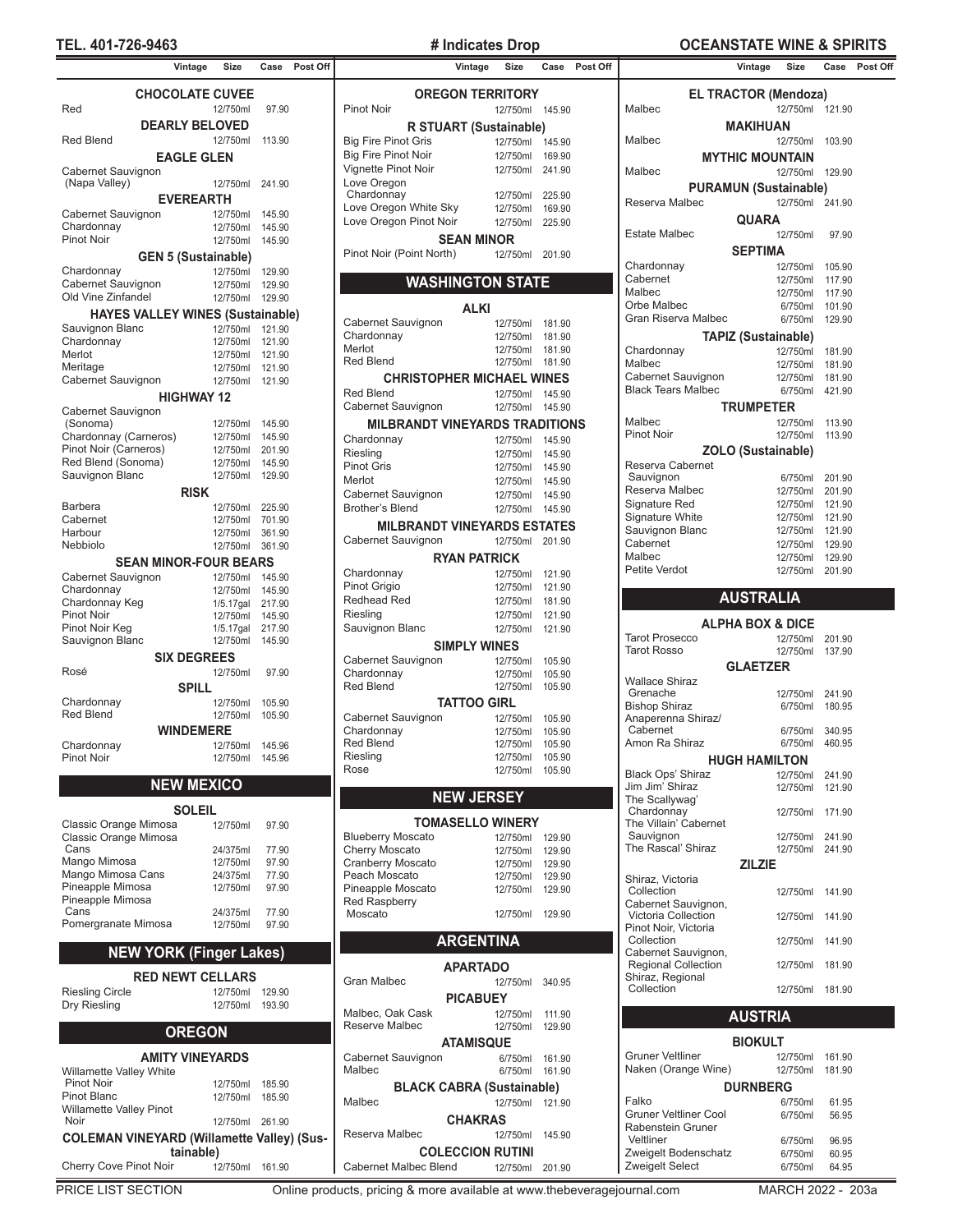## **OCEANSTATE WINE & SPIRITS**  $\qquad$  # Indicates Drop **TEL. 401-726-9463**

|                                                    | Vintage              | Size               | Case            | Post Off |
|----------------------------------------------------|----------------------|--------------------|-----------------|----------|
|                                                    | <b>CHILE</b>         |                    |                 |          |
|                                                    | <b>KOYLE</b>         |                    |                 |          |
| Costa La Flor                                      |                      |                    |                 |          |
| Sauvingon Blanc                                    |                      | 12/750ml           | 145.90          |          |
| Carmenere Reserva                                  |                      | 12/750ml           | 161.90          |          |
| Cabernet                                           | <b>SANTIAGO</b>      | 12/750ml           | 73.90           |          |
|                                                    |                      | 6/1.5L             | 73.90           |          |
| Chardonnay                                         |                      | 12/750ml<br>6/1.5L | 73.90<br>73.90  |          |
| Sauvignon Blanc                                    |                      | 12/750ml           | 73.90           |          |
|                                                    |                      | 6/1.5L             | 73.90           |          |
| <b>SECRETO (Sustainable)</b><br>Malbec             |                      | 12/750ml           |                 |          |
|                                                    | TABALI               |                    | 121.90          |          |
| Cabernet Sauvignon                                 |                      | 12/750ml           | 161.90          |          |
| Chardonnay                                         |                      | 12/750ml           | 145.90          |          |
| <b>Cabernet Franc</b>                              |                      | 12/750ml           | 161.90          |          |
| Pedregoso Pinot Noir                               |                      | 12/750ml           | 181.90          |          |
| Pedregoso Sauvignon<br><b>Blanc</b>                |                      | 12/750ml           | 137.90          |          |
| Reserva Late Harvest                               |                      |                    |                 |          |
| (Pink Muscat)                                      |                      | 12/375ml           | 80.95           |          |
| VIU MANENT ESTATE RESERVA (Sustainable)            |                      |                    |                 |          |
| Sauvignon Blanc Estate<br>Reserva                  |                      | 12/750ml           | 97.90           |          |
| Chardonnay Estate                                  |                      |                    |                 |          |
| Reserva<br>Merlot Estate Reserva                   |                      | 12/750ml           | 97.90           |          |
| <b>Carmenere Estate</b>                            |                      | 12/750ml           | 97.90           |          |
| Reserva                                            |                      | 12/750ml           | 97.90           |          |
| Malbec Estate Reserva                              |                      | 12/750ml           | 97.90           |          |
| Cabernet Sauvignon<br>Estate Reserva               |                      | 12/750ml           | 97.90           |          |
| <b>VIU MANENT GRAN RESERVA (Sustainable)</b>       |                      |                    |                 |          |
| Chardonnay Gran                                    |                      |                    |                 |          |
| Reserva                                            |                      | 12/750ml           | 121.90          |          |
| Carmenere Gran<br>Reserva                          |                      | 12/750ml           | 121.90          |          |
| Malbec Gran Reserva                                |                      | 12/750ml           | 121.90          |          |
| Cabernet Sauvignon                                 |                      |                    |                 |          |
| Gran Reserva                                       |                      | 12/750ml           | 121.90          |          |
| <b>VIU MANENT SINGLE VINEYARD &amp; ICON (Sus-</b> | tainable)            |                    |                 |          |
| Single Vineyard                                    |                      |                    |                 |          |
| Cabernet Sauvignon                                 |                      | 6/750ml            | 121.90          |          |
| Single Vineyard Malbec                             |                      | 6/750ml            | 121.90          |          |
|                                                    | <b>FRANCE</b>        |                    |                 |          |
|                                                    |                      |                    |                 |          |
|                                                    | <b>ALSACE</b>        |                    |                 |          |
|                                                    | <b>JOSEPH CATTIN</b> |                    |                 |          |
| Riesling<br>Dinot Cric                             |                      | 12/750ml<br>10750m | 129.90<br>12000 |          |

| Riesling                 | 12/750ml 129.90 |        |
|--------------------------|-----------------|--------|
| <b>Pinot Gris</b>        | 12/750ml        | 129.90 |
| Gewurztraminer           | 12/750ml        | 129.90 |
| <b>Cremant Brut</b>      | 6/750ml         | 73.90  |
| <b>Cremant Brut Rose</b> | 6/750ml         | 73.90  |
|                          |                 |        |

# **BORDEAUX**

| <b>LES HAUTS DE LAGARDE</b>  |          |        |
|------------------------------|----------|--------|
| Bordeaux, Blanc              | 12/750ml | 161.90 |
| Bordeaux, Rose               | 12/750ml | 161.90 |
| Bordeaux, Rouge              | 12/750ml | 161.90 |
| La Joly, AOC Bordeaux        |          |        |
| Superior                     | 6/750ml  | 224.94 |
| <b>VIGNOBLES DUCOURT</b>     |          |        |
| <b>Blanc Lime</b>            | 12/750ml | 121.90 |
| Rose Lime                    | 12/750ml | 121.90 |
| Bordeaux Blanc               | 12/750ml | 121.90 |
| <b>Bordeaux Rouge</b>        | 12/750ml | 121.90 |
| Chateau De Virecourt         | 12/750ml | 137.90 |
|                              | 6/1.5L   | 109.90 |
| Chateau de Beauregard        |          |        |
| <b>Entre Deux Mers</b>       | 12/750ml | 121.90 |
| Chateau de Beauregard        |          |        |
| Rouge                        | 12/750ml | 121.90 |
| Chateau des Combes           | 12/750ml | 137.90 |
| Chateau Larroque             | 12/750ml | 129.90 |
| Chateau des                  |          |        |
| <b>Demoiselles Castillon</b> |          |        |
| Cotes de Bordeaux            | 12/750ml | 181.90 |
| Chateau la Hargue            | 12/750ml | 129.90 |
| Chateau la Rose du Pin       | 12/750ml | 137 90 |

| # Indicates Drop    |                           |          |        |        |  |
|---------------------|---------------------------|----------|--------|--------|--|
|                     | Vintage                   | Size     | Case   | Post 0 |  |
|                     | <b>COTES DE PROVENCE</b>  |          |        |        |  |
|                     | <b>MARIUS PEYOL</b>       |          |        |        |  |
| Rose                |                           | 12/750ml | 145.90 |        |  |
|                     | <b>COTES DU RHONE</b>     |          |        |        |  |
|                     | <b>PRESTIGE</b>           |          |        |        |  |
| <b>Red Bordeaux</b> |                           | 12/750ml | 111.90 |        |  |
| White Bordeaux      |                           | 12/750ml | 111.90 |        |  |
| Rose Bordeaux       |                           | 12/750ml | 111.90 |        |  |
|                     | <b>GRIVESAC</b>           |          |        |        |  |
| <b>Bordeaux</b>     |                           | 12/750ml | 97.90  |        |  |
|                     |                           |          |        |        |  |
|                     | <b>BURGUNDY</b>           |          |        |        |  |
|                     | <b>DOMAINE DE POUILLY</b> |          |        |        |  |
| Bourgogne           |                           | 12/750ml | 201.90 |        |  |

# **LOIRE VALLEY**

| <b>DOMAINE DES CHASSEIGNES</b> |                 |        |  |  |
|--------------------------------|-----------------|--------|--|--|
| Sancerre                       | 12/750ml        | 200.00 |  |  |
| <b>LOIRE PROPERTIES</b>        |                 |        |  |  |
| Sauvignon, Chateau             |                 |        |  |  |
| Vallagon Touraine              | 12/750ml        | 121.90 |  |  |
| Cremant de Loire.              |                 |        |  |  |
| <b>Phillippe Deval</b>         | 6/750ml         | 101.90 |  |  |
| Muscadet. Les Roches           |                 |        |  |  |
| <b>Blanches</b>                | 12/750ml        | 105.90 |  |  |
| Vouvray, Les Roches            |                 |        |  |  |
| <b>Blanches</b>                | 12/750ml 121.90 |        |  |  |
| Sancerre, La Coline            | 12/750ml 221.90 |        |  |  |
|                                |                 |        |  |  |
| <b>SOUTHERN FRANCE</b>         |                 |        |  |  |

| <b>LE JARDIN</b>                                 |          |        |  |  |  |  |  |
|--------------------------------------------------|----------|--------|--|--|--|--|--|
| Pinot Noir                                       | 12/750ml | 121.90 |  |  |  |  |  |
| Sauvignon Blanc                                  | 12/750ml | 121.90 |  |  |  |  |  |
| <b>HENRY DE FLORET</b>                           |          |        |  |  |  |  |  |
| Cotes du Rhone                                   | 12/750ml | 121.90 |  |  |  |  |  |
| Chateauneuf-du-Pape                              | 12/750ml | 221.90 |  |  |  |  |  |
| <b>ROSE ALL DAY</b>                              |          |        |  |  |  |  |  |
| Rose All Day                                     | 12/750ml | 121.90 |  |  |  |  |  |
| Rose All Day Cans                                | 24/250ml | 81.90  |  |  |  |  |  |
| Rose All Day Beaujolias                          | 12/750ml | 161.90 |  |  |  |  |  |
| Rose All Day Sparkling                           |          |        |  |  |  |  |  |
| Rose                                             | 12/750ml | 145.90 |  |  |  |  |  |
| Rose All Day Spritz Can<br>- Rose and Grapefruit | 24/250ml | 81.90  |  |  |  |  |  |
| Rose All Day Spritz -                            |          |        |  |  |  |  |  |
| Rose and Grapefruit                              | 12/750ml | 101.90 |  |  |  |  |  |
| "V2G" VINE TO GLASS                              |          |        |  |  |  |  |  |
| Red Blend                                        | 12/750ml | 145.90 |  |  |  |  |  |
|                                                  |          |        |  |  |  |  |  |

# **GERMANY**

|                 | <b>HANS BAER</b>        |        |
|-----------------|-------------------------|--------|
| Riesling        | 12/750ml                | 121.90 |
| Pinot Blanc     | 12/750ml                | 121.90 |
| Pinot Noir      | 12/750ml                | 121.90 |
|                 | <b>VOLLMER</b>          |        |
| Riesling        | 12/750ml                | 121.90 |
|                 | <b>ZUM</b>              |        |
| Riesling        | 12/750ml                | 129.90 |
|                 |                         |        |
|                 | <b>GREECE</b>           |        |
|                 | Sofos "The Wise One"    |        |
| <b>Red Wine</b> | 12/750ml                | 137.90 |
| White Wine      | 12/750ml                | 137.90 |
|                 |                         |        |
|                 | <b>HUNGARY</b>          |        |
|                 | <b>EVOLUCIO (Tokaj)</b> |        |
| Blaufrankisch   | 12/750ml                | 105.90 |
| Furmint         | 12/750ml                | 145.90 |

| Vintage                  | Size                        |                  | Case Post Off |                                         | Vintage<br>Size           | Case   | <b>Post Off</b> |                                  | Vintage                       | Size                 |                  | Case Post Off |
|--------------------------|-----------------------------|------------------|---------------|-----------------------------------------|---------------------------|--------|-----------------|----------------------------------|-------------------------------|----------------------|------------------|---------------|
| <b>CHILE</b>             |                             |                  |               |                                         | <b>COTES DE PROVENCE</b>  |        |                 |                                  | <b>ITALY</b>                  |                      |                  |               |
| KOYLE                    |                             |                  |               |                                         | <b>MARIUS PEYOL</b>       |        |                 |                                  | <b>BELMONDO</b>               |                      |                  |               |
|                          |                             |                  |               | Rose                                    | 12/750ml 145.90           |        |                 | Pinot Grigio                     |                               | 6/1.51               | 81.90            |               |
|                          | 12/750ml                    | 145.90           |               |                                         | <b>COTES DU RHONE</b>     |        |                 | Prosecco                         |                               | 12/750ml             | 105.90           |               |
|                          | 12/750ml                    | 161.90           |               |                                         | <b>PRESTIGE</b>           |        |                 |                                  | <b>JAMES MITCHELL</b>         |                      |                  |               |
| <b>ANTIAGO</b>           |                             |                  |               | Red Bordeaux                            | 12/750ml                  | 111.90 |                 | Cabernet Sauvignon               |                               | 12/750ml             | 129.90           |               |
|                          | 12/750ml<br>6/1.5L          | 73.90<br>73.90   |               | White Bordeaux                          | 12/750ml 111.90           |        |                 |                                  | <b>TENUTA POLVARO</b>         |                      |                  |               |
|                          | 12/750ml                    | 73.90            |               | Rose Bordeaux                           | 12/750ml 111.90           |        |                 | <b>Red Blend</b>                 |                               | 6/750ml              | 80.95            |               |
|                          | 6/1.5L                      | 73.90            |               |                                         | <b>GRIVESAC</b>           |        |                 |                                  |                               |                      |                  |               |
|                          | 12/750ml<br>6/1.5L          | 73.90<br>73.90   |               | <b>Bordeaux</b>                         | 12/750ml                  | 97.90  |                 |                                  | <b>ABRUZZO</b>                |                      |                  |               |
| O (Sustainable)          |                             |                  |               |                                         |                           |        |                 |                                  | <b>ART OF EARTH (Organic)</b> |                      |                  |               |
|                          | 12/750ml 121.90             |                  |               |                                         | <b>BURGUNDY</b>           |        |                 | Montepulciano                    |                               |                      |                  |               |
| <b>TABALI</b>            |                             |                  |               |                                         | <b>DOMAINE DE POUILLY</b> |        |                 | d'Abruzzo                        |                               |                      | 12/750ml 121.90  |               |
|                          | 12/750ml                    | 161.90           |               | Bourgogne                               | 12/750ml 201.90           |        |                 | Pinot Grigio                     |                               |                      | 12/750ml 121.90  |               |
|                          | 12/750ml<br>12/750ml        | 145.90<br>161.90 |               |                                         |                           |        |                 |                                  | <b>BIAGIO CRU</b>             |                      |                  |               |
|                          | 12/750ml                    | 181.90           |               |                                         | <b>LOIRE VALLEY</b>       |        |                 | Just Peachy<br>Parxet Cuvee 21   |                               | 12/750ml<br>12/750ml | 97.90<br>145.90  |               |
|                          |                             |                  |               |                                         |                           |        |                 | Prosecco                         |                               |                      | 12/750ml 113.90  |               |
|                          | 12/750ml                    | 137.90           |               | <b>DOMAINE DES CHASSEIGNES</b>          |                           |        |                 |                                  |                               |                      |                  |               |
|                          | 12/375ml                    | 80.95            |               | Sancerre                                | 12/750ml 200.00           |        |                 |                                  | <b>CAMPANIA</b>               |                      |                  |               |
| TE RESERVA (Sustainable) |                             |                  |               |                                         | <b>LOIRE PROPERTIES</b>   |        |                 |                                  | <b>NARDONE</b>                |                      |                  |               |
|                          |                             |                  |               | Sauvignon, Chateau<br>Vallagon Touraine |                           |        |                 | Anglianico DOC                   |                               | 6/750ml              | 83.90            |               |
|                          | 12/750ml                    | 97.90            |               | Cremant de Loire,                       | 12/750ml 121.90           |        |                 | Falanghina                       |                               | 6/750ml              | 83.90            |               |
|                          | 12/750ml                    | 97.90            |               | <b>Phillippe Deval</b>                  | 6/750ml 101.90            |        |                 |                                  |                               |                      |                  |               |
|                          | 12/750ml                    | 97.90            |               | Muscadet, Les Roches                    |                           |        |                 |                                  | <b>DELLA VENEZIA</b>          |                      |                  |               |
|                          |                             |                  |               | <b>Blanches</b>                         | 12/750ml 105.90           |        |                 |                                  | <b>BIAGIO CRU</b>             |                      |                  |               |
|                          | 12/750ml<br>12/750ml        | 97.90<br>97.90   |               | Vouvray, Les Roches                     |                           |        |                 | Pinot Grigio                     |                               | 12/750ml             | 97.90            |               |
|                          |                             |                  |               | <b>Blanches</b>                         | 12/750ml 121.90           |        |                 |                                  | <b>CIELO</b>                  |                      |                  |               |
|                          | 12/750ml                    | 97.90            |               | Sancerre, La Coline                     | 12/750ml 221.90           |        |                 | Passaia Rosso Toscana            |                               | 6/750ml              | 121.90           |               |
| N RESERVA (Sustainable)  |                             |                  |               |                                         | <b>SOUTHERN FRANCE</b>    |        |                 | Pinot Grigio                     |                               | 12/750ml             | 97.90            |               |
|                          | 12/750ml                    | 121.90           |               |                                         |                           |        |                 | Pinot Noir                       |                               | 6/1.5L<br>12/750ml   | 65.95            |               |
|                          |                             |                  |               |                                         | <b>LE JARDIN</b>          |        |                 |                                  |                               | 6/1.5L               | 97.90<br>65.95   |               |
|                          | 12/750ml                    | 121.90           |               | <b>Pinot Noir</b>                       | 12/750ml 121.90           |        |                 |                                  | <b>MOMMY'S TIME OUT</b>       |                      |                  |               |
|                          | 12/750ml                    | 121.90           |               | Sauvignon Blanc                         | 12/750ml 121.90           |        |                 | Pinot Grigio                     |                               | 12/750ml             | 97.90            |               |
|                          | 12/750ml 121.90             |                  |               |                                         | <b>HENRY DE FLORET</b>    |        |                 |                                  |                               | 4/3L                 | 62.70            |               |
| E VINEYARD & ICON (Sus-  |                             |                  |               | Cotes du Rhone                          | 12/750ml 121.90           |        |                 | Moscato<br><b>Delicious Pink</b> |                               | 12/750ml<br>12/750ml | 97.90<br>97.90   |               |
| ainable)                 |                             |                  |               | Chateauneuf-du-Pape                     | 12/750ml 221.90           |        |                 | Delicious Red                    |                               | 12/750ml             | 97.90            |               |
|                          |                             |                  |               |                                         | <b>ROSE ALL DAY</b>       |        |                 |                                  |                               |                      |                  |               |
|                          | 6/750ml<br>6/750ml 121.90   | 121.90           |               | Rose All Day                            | 12/750ml 121.90           |        |                 |                                  | <b>FRIULI</b>                 |                      |                  |               |
|                          |                             |                  |               | Rose All Day Cans                       | 24/250ml                  | 81.90  |                 |                                  | <b>MORENE BIANCHE</b>         |                      |                  |               |
| <b>RANCE</b>             |                             |                  |               | Rose All Day Beaujolias                 | 12/750ml 161.90           |        |                 | Pinot Grigio                     |                               | 12/750ml             | 121.90           |               |
| <b>LSACE</b>             |                             |                  |               | Rose All Day Sparkling<br>Rose          | 12/750ml 145.90           |        |                 | Prosecco                         |                               |                      | 12/750ml 137.90  |               |
|                          |                             |                  |               | Rose All Day Spritz Can                 |                           |        |                 |                                  | <b>TENUTA del MORER</b>       |                      |                  |               |
| EPH CATTIN               |                             |                  |               | - Rose and Grapefruit                   | 24/250ml                  | 81.90  |                 | Pinot Noir                       |                               | 12/750ml             | 97.90            |               |
|                          | 12/750ml                    | 129.90           |               | Rose All Day Spritz -                   |                           |        |                 | Sauvignon Blanc                  |                               | 12/750ml             | 97.90            |               |
|                          | 12/750ml<br>12/750ml        | 129.90<br>129.90 |               | Rose and Grapefruit                     | 12/750ml 101.90           |        |                 |                                  | THE COTTAGE                   |                      |                  |               |
|                          | 6/750ml                     | 73.90            |               |                                         | "V2G" VINE TO GLASS       |        |                 | <b>Pinot Grigio</b>              |                               |                      | 12/750ml 129.90  |               |
|                          | 6/750ml                     | 73.90            |               | <b>Red Blend</b>                        | 12/750ml 145.90           |        |                 |                                  | <b>MARCHE</b>                 |                      |                  |               |
| <b>RDEAUX</b>            |                             |                  |               |                                         | <b>GERMANY</b>            |        |                 |                                  | <b>PIEDMONT</b>               |                      |                  |               |
|                          |                             |                  |               |                                         |                           |        |                 |                                  |                               |                      |                  |               |
| <b>TS DE LAGARDE</b>     |                             |                  |               |                                         | <b>HANS BAER</b>          |        |                 |                                  | <b>ACQUESI</b>                |                      |                  |               |
|                          | 12/750ml 161.90<br>12/750ml | 161.90           |               | Riesling<br>Pinot Blanc                 | 12/750ml 121.90           |        |                 | Asti Sparkling Sweet<br>White    |                               |                      | 12/750ml  145.90 |               |
|                          | 12/750ml 161.90             |                  |               | Pinot Noir                              | 12/750ml 121.90           |        |                 | <b>Brachetto Sparkling</b>       |                               |                      |                  |               |
|                          |                             |                  |               |                                         | 12/750ml 121.90           |        |                 | <b>Sweet Red</b>                 |                               |                      | 12/750ml 145.90  |               |

| <b>Brachetto Sparkling</b><br>Sweet Red | 12/750ml | 145.90 |  |
|-----------------------------------------|----------|--------|--|
|                                         |          |        |  |
| <b>BALBI SOPRANI</b>                    |          |        |  |
| Dolcetto                                | 6/750ml  | 83.90  |  |
| Barbera D'Asti DOC                      | 6/750ml  | 100.90 |  |
| Barbaresco DOCG                         | 6/750ml  | 137.90 |  |
| <b>MOSKETTO</b>                         |          |        |  |
| Moscato Frizzante                       | 12/750ml | 105.90 |  |
| <b>OCEANO</b>                           |          |        |  |
| Moscato                                 | 12/750ml | 105.90 |  |
| Pink Moscato                            | 12/750ml | 105.90 |  |
| <b>RIVA LEONE</b>                       |          |        |  |
| Barbera DOC                             | 12/750ml | 121.90 |  |
| Gavi DOCG                               | 12/750ml | 145.90 |  |
| Barbaresco DOCG                         | 12/750ml | 241.90 |  |
| Barolo DOCG                             | 12/750ml | 361.90 |  |
| <b>UMBERTO FIORE</b>                    |          |        |  |
| Moscato d'Asti                          | 12/750ml | 113.90 |  |
|                                         |          |        |  |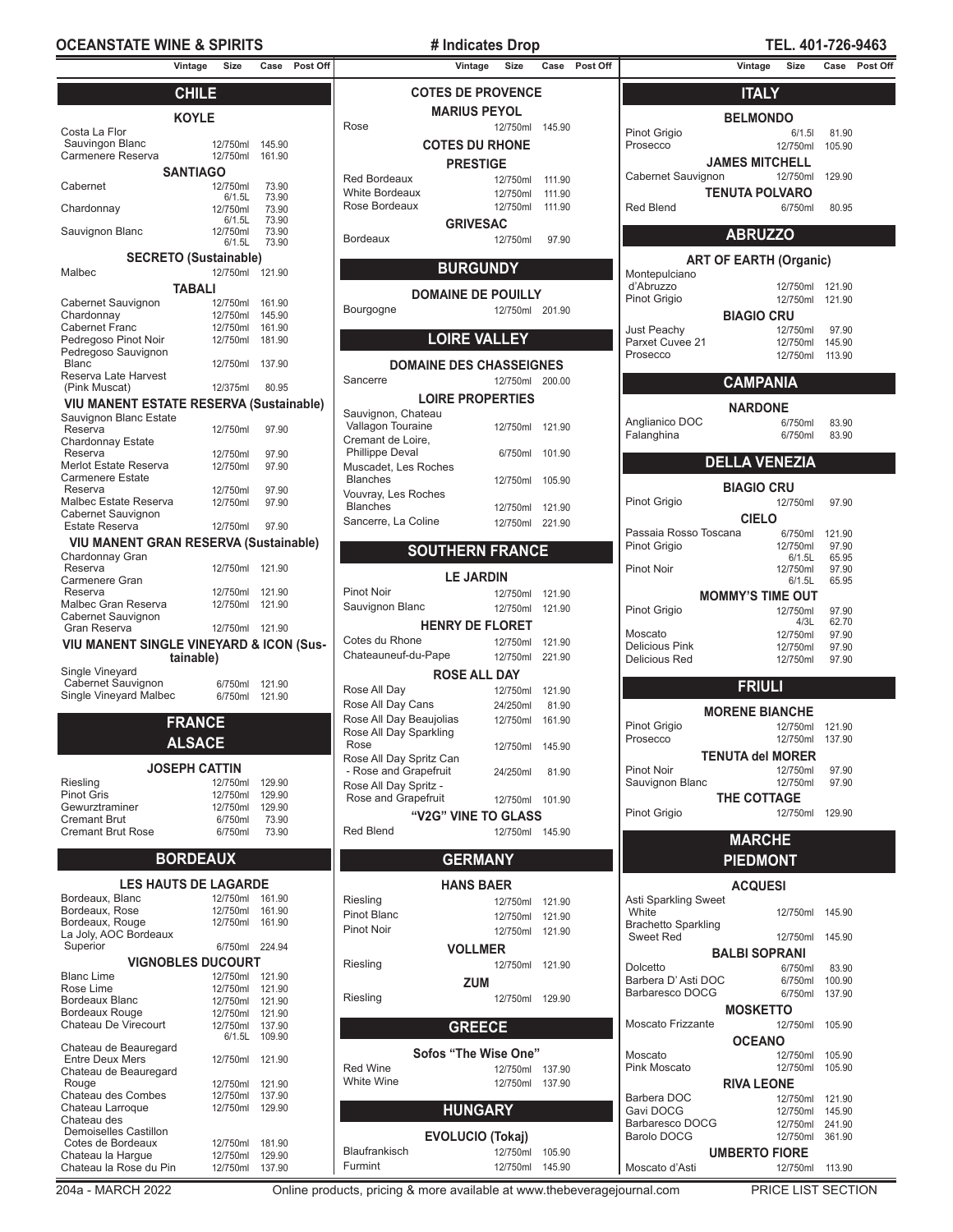# **TEL. 401-726-9463 # Indicates Drop OCEANSTATE WINE & SPIRITS**

|                                            | Vintage                      | <b>Size</b>          | Case             | Pos |
|--------------------------------------------|------------------------------|----------------------|------------------|-----|
|                                            | <b>TRENTINO - ALTO ADIGE</b> |                      |                  |     |
|                                            |                              |                      |                  |     |
| <b>ELENA WALCH - TRAMIN (Sustainable)</b>  |                              |                      |                  |     |
| Gewurztraminer                             | <b>SELEZIONE</b>             | 12/750ml             | 241.90           |     |
| Pinot Grigio DOC                           |                              | 12/750ml             | 181.90           |     |
| Pinot Bianco DOC                           |                              | 12/750ml             | 181.90           |     |
| Chardonnay DOC                             |                              | 12/750ml             | 181.90           |     |
| <b>Beyond the Clouds</b><br>Gewurztraminer |                              | 6/750ml              | 681.90           |     |
| "Kastelaz"                                 |                              | 12/750ml             | 241.90           |     |
|                                            | <b>PRENDO WILHELM WALCH</b>  |                      |                  |     |
| Pinot Grigio                               |                              | 12/750ml             | 145.90           |     |
| <b>Pinot Noir</b>                          |                              | 12/750ml             | 181.90           |     |
|                                            | <b>LUNA NUDA</b>             |                      |                  |     |
| Pinot Grigio (Organic)                     |                              | 12/750ml             | 137.90           |     |
| Prosecco                                   |                              | 12/750ml             | 161.90           |     |
|                                            | <b>VENETO</b>                |                      |                  |     |
|                                            |                              |                      |                  |     |
| Montepulciano                              | <b>CARLETTO</b>              | 12/750ml             | 121.90           |     |
| Pinot Grigio                               |                              | 12/750ml             | 121.90           |     |
|                                            | <b>PIZZOLATO</b>             |                      |                  |     |
| Cabernet Sauvignon                         |                              | 12/750ml             | 137.90           |     |
| Merlot                                     |                              | 12/750ml             | 137.90           |     |
| <b>Moscato Dolce</b>                       |                              | 12/750ml             | 145.90           |     |
| Pinot Grigio<br>Paloma Brut Rose           |                              | 12/750ml             | 107.90<br>161.90 |     |
| Prosecco Fields                            |                              | 12/750ml<br>12/750ml | 141.90           |     |
| M*use Prosecco                             |                              |                      |                  |     |
| Spumante                                   |                              | 12/750ml             | 161.90           |     |
|                                            | <b>PRIMI SOLI</b>            |                      |                  |     |
| Pinot Grigio                               |                              | 6/1.5L               | 65.90            |     |
|                                            | <b>VILLA CORNARO</b>         |                      |                  |     |
| Prosecco                                   |                              | 29/780ml             | 100.96           |     |
|                                            | <b>VERONA</b>                |                      |                  |     |
|                                            | <b>CENTENERO</b>             |                      |                  |     |
| Amarone                                    |                              | 6/750ml              | 144.95           |     |
| Valpolicella Ripasso                       |                              | 6/750ml              | 96.95            |     |
|                                            | <b>MONTE ZOVO</b>            |                      |                  |     |
| Valpolicella Ripasso                       |                              | 12/750ml             | 121.90           |     |
| Amarone                                    |                              | 6/750ml              | 201.90           |     |
|                                            | <b>TUSCANY</b>               |                      |                  |     |
|                                            |                              |                      |                  |     |
|                                            | <b>BIAGIO CRU</b>            |                      |                  |     |
| Toscana                                    |                              | 12/750ml             | 129.90           |     |
| Montepulciano<br>Chianti                   |                              | 12/750ml<br>12/750ml | 97.90<br>105.90  |     |
|                                            |                              | 6/1.5L               | 101.90           |     |
|                                            | <b>BENIAMINO MASCHIO</b>     |                      |                  |     |
| Amarone                                    |                              | 12/750ml             | 183.90           |     |
| Delicata                                   |                              | 12/750ml             | 183.90           |     |
|                                            | <b>BOSCO</b>                 |                      |                  |     |
| Montepulciano                              |                              | 12/750ml             | 143.90           |     |
|                                            | <b>CASTELLANI</b>            |                      |                  |     |
| Classico Reserva<br><b>DOCG</b>            |                              | 12/750ml             | 145.90           |     |
| Chianti Colli Senesi                       |                              |                      |                  |     |
| <b>DOCG</b>                                |                              | 12/750ml             | 105.90           |     |
| Toscano Rosso IGT<br>Classico Reserva      |                              | 12/750ml             | 97.90            |     |
| <b>DOCG</b>                                |                              | 12/750ml             | 97.90            |     |
|                                            |                              |                      |                  |     |
|                                            | <b>EMILIA-ROMAGNA</b>        |                      |                  |     |
|                                            | <b>MI AMORE</b>              |                      |                  |     |
| <b>Sweet Red</b>                           |                              | 12/750ml             | 113.90           |     |
| <b>Sweet White</b><br><b>Sweet Rose</b>    |                              | 12/750ml<br>12/750ml | 113.90<br>113.90 |     |
|                                            |                              |                      |                  |     |
|                                            | <b>FRIULI</b>                |                      |                  |     |
|                                            | <b>LA ROCCA</b>              |                      |                  |     |
| Pinot Grigio                               |                              | 12/750ml             | 121.90           |     |
|                                            | GRATI                        |                      |                  |     |

|                                   | vintage               | <b>SIZE</b>             | case            | ۲os |
|-----------------------------------|-----------------------|-------------------------|-----------------|-----|
|                                   | <b>IL PORTONE</b>     |                         |                 |     |
| Cabernet                          |                       | 12/750ml                | 68.90           |     |
| Cabernet                          |                       | 6/1.5L                  | 66.90           |     |
| Chardonnay                        |                       | 12/750ml                | 68.90           |     |
| Chardonnay                        |                       | 6/1.5L                  | 66.90           |     |
| Merlot                            |                       | 12/750ml                | 68.90           |     |
| Montepulciano                     |                       | 12/750ml                | 68.90           |     |
| Montepulciano                     |                       | 6/1.5L                  | 66.90           |     |
| Pinot Grigio<br><b>Pinot Noir</b> |                       | 12/750ml<br>12/750ml    | 68.90<br>68.90  |     |
| <b>Pinot Noir</b>                 |                       | 6/1.5L                  | 66.90           |     |
|                                   |                       |                         |                 |     |
|                                   | <b>PIETRAFORTE</b>    |                         |                 |     |
| Chanti                            |                       | 12/750ml                | 73.90           |     |
| Montepulciano                     |                       | 12/750ml                | 81.90           |     |
| Pinot Grigio                      |                       | 12/750ml                | 73.90<br>51.90  |     |
| Pinot Grigio                      |                       | 6/1.5L                  |                 |     |
|                                   | <b>POGGIO BONELLI</b> |                         |                 |     |
| Chianti Classico DOCG             |                       | 6/750ml                 | 101.90          |     |
| Villa Chigi Chianto               |                       |                         |                 |     |
| <b>DOCG</b>                       |                       | 12/750ml                | 121.90          |     |
| Chianti Classico                  |                       |                         |                 |     |
| Riserva                           |                       | 6/750ml                 | 151.90          |     |
| Poggiassai IGT<br>Toscana         |                       | 6/750ml                 | 201.90          |     |
|                                   |                       |                         |                 |     |
|                                   | <b>SENSI</b>          |                         |                 |     |
| Amarone Classico                  |                       | 12/750ml                | 207.90          |     |
| Blanc de Blanc 18K                |                       | 6/750ml                 | 95.90           |     |
| Brunello Di Montalcino            |                       | 6/750ml                 | 267.90          |     |
| Compoluce DOCG                    |                       |                         |                 |     |
| Chianti - Organic                 |                       | 12/750ml                | 159.90          |     |
| Delcampo DOCG<br>Chianti          |                       | 12/750ml                | 107.90          |     |
| Delcampo Riserva                  |                       |                         |                 |     |
| Chianti                           |                       | 12/750ml                | 185.90          |     |
| Forziere DOCG Chianti             |                       |                         |                 |     |
| Classico                          |                       | 12/750ml                | 127.90          |     |
| Governato IGT Toscano             |                       |                         |                 |     |
| Rosso                             |                       | 6/750ml                 | 105.90          |     |
| Mantello Sang / Syrah             |                       | 12/750ml                | 255.90          |     |
| Montepulciano                     |                       |                         |                 |     |
| Collezione                        |                       | 12/750ml                | 82.90           |     |
| Moscato Rose 18K                  |                       | 6/750ml                 | 95.90           |     |
| Ninfato Sangiovese                |                       | 12/750ml                | 171.90          |     |
| Orvieto                           |                       | 12/750ml                | 88.90           |     |
| Pinot Noir Rose 18K               |                       | 6/750ml                 | 95.90           |     |
| Proseccco 18K                     |                       | 6/750ml                 | 95.90           |     |
|                                   |                       | 6/1.5L                  | 170.96          |     |
| Sangiovese Cupido<br>Testardo     |                       | 12/750ml<br>12/750ml    | 98.90           |     |
| <b>Tuscan Red</b>                 |                       | 12/750ml                | 255.90<br>65.90 |     |
| <b>Tuscan White</b>               |                       | 12/750ml                | 85.90           |     |
| Vegante Chianti                   |                       |                         |                 |     |
| Superiore                         |                       | 12/750ml                | 137.90          |     |
| Vernaccia San                     |                       |                         |                 |     |
| Gimignanpo                        |                       | 12/750ml                | 107.90          |     |
|                                   |                       | <b>SENSI COLLEZIONE</b> |                 |     |
| <b>Collezione Cabernet</b>        |                       |                         |                 |     |
| Collezione Chardonnay             |                       | 12/750ml<br>12/750ml    | 82.90<br>82.90  |     |
| Collezione Chianti                |                       |                         |                 |     |
| <b>DOCG</b>                       |                       | 12/750ml                | 95.90           |     |
| <b>Collezione Merlot</b>          |                       | 12/750ml                | 82.90           |     |
| <b>Collezione Moscato</b>         |                       | 12/750ml                | 127.90          |     |
| <b>Collezione Nero</b>            |                       |                         |                 |     |
| D'Avola                           |                       | 12/750ml                | 82.90           |     |
| Collezione Pinot Grigio           |                       | 12/750ml                | 82.90           |     |
| <b>Collezione Pinot Noir</b>      |                       | 12/750ml                | 82.90           |     |
| <b>Collezione Rose</b>            |                       | 12/750ml                | 104.90          |     |
| Collezione Sangiovese             |                       | 12/750ml                | 82.90           |     |
| <b>Collezione Shiraz</b>          |                       | 12/750ml                | 82.90           |     |
|                                   | <b>SPADIERI</b>       |                         |                 |     |
| Chianti                           |                       | 12/750ml                | 101.90          |     |
| Toscana Sangiovese                |                       | 12/750ml                | 91.90           |     |
|                                   |                       |                         |                 |     |
|                                   |                       | VALDOBBIADENE           |                 |     |
|                                   |                       |                         |                 |     |
| 7 Ombre Prosecco                  |                       |                         |                 |     |
| Superiore                         |                       | 6/750ml                 | 90.90           |     |
|                                   |                       |                         |                 |     |
|                                   | <b>JAMAICA</b>        |                         |                 |     |
|                                   |                       |                         |                 |     |
|                                   |                       | <b>J.WRAY RED LABEL</b> |                 |     |
| <b>Red Wine</b>                   |                       | 12/750ml                | 89.90           |     |
|                                   |                       |                         |                 |     |
|                                   | <b>NEW ZEALAND</b>    |                         |                 |     |
|                                   |                       |                         |                 |     |
|                                   | <b>ALLAN SCOTT</b>    |                         |                 |     |
| <b>Pinot Gris</b>                 |                       | 12/750ml                | 129.90          |     |
| Rose                              |                       | 12/750ml                | 129.90          |     |
| Sauvignon Blanc                   |                       | 12/750ml                | 145.90          |     |

| Vintage           | Size                   |                  | Case Post Off |                                                     | Vintage<br>Size         |                 | Case Post Off |                                      | Vintage                       | Size                               |                 | Case Post Off |
|-------------------|------------------------|------------------|---------------|-----------------------------------------------------|-------------------------|-----------------|---------------|--------------------------------------|-------------------------------|------------------------------------|-----------------|---------------|
|                   |                        |                  |               |                                                     |                         |                 |               |                                      |                               |                                    |                 |               |
|                   | <b>O - ALTO ADIGE</b>  |                  |               |                                                     | <b>IL PORTONE</b>       |                 |               |                                      | <b>ISABEL ESTATE</b>          |                                    |                 |               |
|                   |                        |                  |               | Cabernet                                            | 12/750ml                | 68.90           |               | Sauvignon Blanc                      |                               | 12/750ml                           | 113.90          |               |
|                   | - TRAMIN (Sustainable) |                  |               | Cabernet                                            | 6/1.5L                  | 66.90           |               | Pinot Noir                           |                               | 12/750ml                           | 169.90          |               |
| <b>ELEZIONE</b>   |                        |                  |               | Chardonnay<br>Chardonnay                            | 12/750ml                | 68.90<br>66.90  |               |                                      | <b>KURANUI</b>                |                                    |                 |               |
|                   | 12/750ml 241.90        |                  |               | Merlot                                              | 6/1.5L<br>12/750ml      | 68.90           |               | Sauvignon Blanc                      |                               | 12/750ml                           | 145.90          |               |
|                   | 12/750ml               | 181.90           |               | Montepulciano                                       | 12/750ml                | 68.90           |               |                                      | <b>LOBSTER REEF</b>           |                                    |                 |               |
|                   | 12/750ml               | 181.90           |               | Montepulciano                                       | 6/1.5L                  | 66.90           |               | Sauvignon Blanc                      |                               | 24/250ml                           | 117.90          |               |
|                   | 12/750ml               | 181.90           |               | Pinot Grigio                                        | 12/750ml                | 68.90           |               |                                      |                               | 12/750ml                           | 129.90          |               |
|                   | 6/750ml                | 681.90           |               | Pinot Noir                                          | 12/750ml                | 68.90           |               |                                      |                               |                                    | 6/1.5L 117.90   |               |
|                   | 12/750ml 241.90        |                  |               | Pinot Noir                                          | 6/1.5L                  | 66.90           |               |                                      | <b>SAVEE SEA</b>              |                                    |                 |               |
|                   | <b>NILHELM WALCH</b>   |                  |               |                                                     | <b>PIETRAFORTE</b>      |                 |               | Sauvignon Blanc                      |                               | 12/750ml 145.90                    |                 |               |
|                   |                        |                  |               | Chanti                                              | 12/750ml                | 73.90           |               |                                      | <b>THE COTTAGE</b>            |                                    |                 |               |
|                   | 12/750ml<br>12/750ml   | 145.90<br>181.90 |               | Montepulciano                                       | 12/750ml                | 81.90           |               | Sauvignon Blanc                      |                               | 12/750ml 129.90                    |                 |               |
|                   |                        |                  |               | Pinot Grigio<br>Pinot Grigio                        | 12/750ml<br>6/1.5L      | 73.90<br>51.90  |               |                                      |                               |                                    |                 |               |
| INA NUDA          |                        |                  |               |                                                     | <b>POGGIO BONELLI</b>   |                 |               |                                      | <b>PORTUGAL</b>               |                                    |                 |               |
|                   | 12/750ml               | 137.90           |               | Chianti Classico DOCG                               | 6/750ml                 | 101.90          |               |                                      |                               |                                    |                 |               |
|                   | 12/750ml               | 161.90           |               | Villa Chigi Chianto                                 |                         |                 |               |                                      | <b>BIAGIO</b>                 |                                    |                 |               |
|                   |                        |                  |               | <b>DOCG</b>                                         | 12/750ml                | 121.90          |               | Medeiros Ares Red                    |                               | 12/750ml                           | 105.90          |               |
| <b>ENETO</b>      |                        |                  |               | Chianti Classico                                    |                         |                 |               | Medeiros Ares White                  |                               | 12/750ml                           | 105.90          |               |
| <b>ARLETTO</b>    |                        |                  |               | Riserva                                             | 6/750ml                 | 151.90          |               |                                      | <b>BONINA WINES</b>           |                                    |                 |               |
|                   |                        |                  |               | Poggiassai IGT                                      |                         |                 |               | Rose                                 |                               | 12/750ml                           | 97.90           |               |
|                   | 12/750ml               | 121.90           |               | Toscana                                             | 6/750ml                 | 201.90          |               | Vinho Verde Branco                   |                               | 12/750ml                           | 97.90           |               |
|                   | 12/750ml               | 121.90           |               |                                                     | <b>SENSI</b>            |                 |               |                                      | <b>ESTA</b>                   |                                    |                 |               |
| <b>ZZOLATO</b>    |                        |                  |               | Amarone Classico                                    | 12/750ml                | 207.90          |               | Vinho Verde                          |                               | 12/750ml                           | 73.90           |               |
|                   | 12/750ml               | 137.90           |               | Blanc de Blanc 18K                                  | 6/750ml                 | 95.90           |               |                                      | <b>GATEWAY</b>                |                                    |                 |               |
|                   | 12/750ml               | 137.90           |               | Brunello Di Montalcino<br>Compoluce DOCG            | 6/750ml                 | 267.90          |               | Vinho Verde                          |                               | 12/750ml                           | 89.90           |               |
|                   | 12/750ml               | 145.90           |               | Chianti - Organic                                   | 12/750ml                | 159.90          |               |                                      | <b>JARDIM DE ESTRELA</b>      |                                    |                 |               |
|                   | 12/750ml<br>12/750ml   | 107.90<br>161.90 |               | Delcampo DOCG                                       |                         |                 |               | <b>Red Blend</b>                     |                               | 12/750ml 113.90                    |                 |               |
|                   | 12/750ml               | 141.90           |               | Chianti                                             | 12/750ml                | 107.90          |               |                                      | <b>QUINTA DO PORTAL</b>       |                                    |                 |               |
|                   |                        |                  |               | Delcampo Riserva                                    |                         |                 |               | Fine White Port                      |                               | 6/750ml                            | 88.95           |               |
|                   | 12/750ml               | 161.90           |               | Chianti<br>Forziere DOCG Chianti                    | 12/750ml                | 185.90          |               | Fine Ruby Port                       |                               | 6/750ml                            | 88.95           |               |
| रा <b>MI SOLI</b> |                        |                  |               | Classico                                            | 12/750ml                | 127.90          |               | Fine Tawny Port                      |                               | 6/750ml                            | 88.95           |               |
|                   | 6/1.5L                 | 65.90            |               | Governato IGT Toscano                               |                         |                 |               | 10 yr old Tawny Port                 |                               | 6/750ml                            | 169.96          |               |
|                   |                        |                  |               | <b>Rosso</b>                                        | 6/750ml                 | 105.90          |               |                                      | <b>SILENT OAK</b>             |                                    |                 |               |
| <b>A CORNARO</b>  |                        |                  |               | Mantello Sang / Syrah                               | 12/750ml                | 255.90          |               | Reserva Red Blend                    |                               | 12/750ml                           | 105.90          |               |
|                   | 22/780ml               | 100.96           |               | Montepulciano                                       |                         |                 |               |                                      |                               |                                    |                 |               |
|                   |                        |                  |               | Collezione<br>Moscato Rose 18K                      | 12/750ml<br>6/750ml     | 82.90<br>95.90  |               |                                      | <b>SPAIN</b>                  |                                    |                 |               |
| <b>ERONA</b>      |                        |                  |               | Ninfato Sangiovese                                  | 12/750ml                | 171.90          |               |                                      |                               |                                    |                 |               |
|                   |                        |                  |               | Orvieto                                             | 12/750ml                | 88.90           |               |                                      | 2 COPAS                       |                                    |                 |               |
| <b>NTENERO</b>    |                        |                  |               | Pinot Noir Rose 18K                                 | 6/750ml                 | 95.90           |               | Tempranillo                          |                               | 12/750ml                           | 97.90           |               |
|                   | 6/750ml                | 144.95           |               | Proseccco 18K                                       | 6/750ml                 | 95.90           |               |                                      | <b>FYI</b>                    |                                    |                 |               |
|                   | 6/750ml                | 96.95            |               | Sangiovese Cupido                                   | 6/1.5L                  | 170.96          |               | <b>Red Blend</b>                     |                               | 12/750ml 121.90                    |                 |               |
| <b>NTE ZOVO</b>   |                        |                  |               | Testardo                                            | 12/750ml<br>12/750ml    | 98.90<br>255.90 |               |                                      |                               |                                    |                 |               |
|                   | 12/750ml               | 121.90           |               | <b>Tuscan Red</b>                                   | 12/750ml                | 65.90           |               |                                      | <b>CATALONIA</b>              |                                    |                 |               |
|                   | 6/750ml                | 201.90           |               | <b>Tuscan White</b>                                 | 12/750ml                | 85.90           |               |                                      |                               |                                    |                 |               |
|                   |                        |                  |               | Vegante Chianti                                     |                         |                 |               |                                      | <b>BIAGIO CRU</b>             |                                    |                 |               |
| <b>USCANY</b>     |                        |                  |               | Superiore                                           | 12/750ml                | 137.90          |               | Parxet Brut Reserva                  |                               | 6/750ml 112.95                     |                 |               |
|                   |                        |                  |               | Vernaccia San<br>Gimignanpo                         | 12/750ml 107.90         |                 |               |                                      |                               |                                    |                 |               |
| <b>AGIO CRU</b>   |                        |                  |               |                                                     |                         |                 |               |                                      | <b>CAVA</b>                   |                                    |                 |               |
|                   | 12/750ml               | 129.90           |               |                                                     | <b>SENSI COLLEZIONE</b> |                 |               |                                      |                               |                                    |                 |               |
|                   | 12/750ml               | 97.90            |               | <b>Collezione Cabernet</b><br>Collezione Chardonnay | 12/750ml<br>12/750ml    | 82.90<br>82.90  |               |                                      | <b>ANNA de CODORNIU</b>       |                                    |                 |               |
|                   | 12/750ml 105.90        | 6/1.5L 101.90    |               | Collezione Chianti                                  |                         |                 |               | Blanc de Blanc Riserva               |                               | 12/750ml 121.90                    |                 |               |
|                   |                        |                  |               | <b>DOCG</b>                                         | 12/750ml                | 95.90           |               | Blanc de Blanc Riserva<br>Dulce      |                               | 24/187ml<br>12/750ml               | 88.90<br>121.90 |               |
|                   | <b>IINO MASCHIO</b>    |                  |               | <b>Collezione Merlot</b>                            | 12/750ml                | 82.90           |               | Rose                                 |                               | 12/750ml 121.90                    |                 |               |
|                   | 12/750ml 183.90        |                  |               | <b>Collezione Moscato</b>                           | 12/750ml                | 127.90          |               |                                      | <b>BIERZO</b>                 |                                    |                 |               |
|                   | 12/750ml 183.90        |                  |               | Collezione Nero<br>D'Avola                          | 12/750ml                | 82.90           |               |                                      |                               |                                    |                 |               |
| BOSCO             |                        |                  |               | Collezione Pinot Grigio                             | 12/750ml                | 82.90           |               |                                      | <b>CASTRO VENTOSA</b>         |                                    |                 |               |
|                   | 12/750ml 143.90        |                  |               | Collezione Pinot Noir                               | 12/750ml                | 82.90           |               | "El Castro de Valtuille"             |                               |                                    |                 |               |
| <b>STELLANI</b>   |                        |                  |               | Collezione Rose                                     | 12/750ml                | 104.90          |               | Crianza<br>"El Castro" Joven         |                               | 12/750ml 217.90<br>12/750ml 129.90 |                 |               |
|                   |                        |                  |               | Collezione Sangiovese                               | 12/750ml                | 82.90           |               |                                      |                               |                                    |                 |               |
|                   | 12/750ml 145.90        |                  |               | <b>Collezione Shiraz</b>                            | 12/750ml                | 82.90           |               |                                      | <b>CODORNIU</b>               |                                    |                 |               |
|                   |                        |                  |               |                                                     | <b>SPADIERI</b>         |                 |               | <b>Brut Cava</b><br><b>Brut Cava</b> |                               | 12/750ml                           | 97.90           |               |
|                   | 12/750ml               | 105.90           |               | Chianti                                             | 12/750ml                | 101.90          |               | Zero Brut (Non-                      |                               | 24/187ml                           | 69.90           |               |
|                   | 12/750ml               | 97.90            |               | <b>Toscana Sangiovese</b>                           | 12/750ml                | 91.90           |               | alcoholic)                           |                               | 6/750ml                            | 61.90           |               |
|                   |                        |                  |               |                                                     |                         |                 |               | Zero Brut Rose (Non-                 |                               |                                    |                 |               |
|                   | 12/750ml               | 97.90            |               |                                                     | <b>VALDOBBIADENE</b>    |                 |               | alcoholic)                           |                               | 6/750ml                            | 61.90           |               |
|                   |                        |                  |               | 7 Ombre Prosecco                                    |                         |                 |               |                                      | <b>MIQUEL PONS</b>            |                                    |                 |               |
|                   | <b>A-ROMAGNA</b>       |                  |               | Superiore                                           | 6/750ml                 | 90.90           |               | <b>Brut Cava</b>                     |                               | 12/750ml 129.90                    |                 |               |
| <b>I AMORE</b>    |                        |                  |               |                                                     |                         |                 |               |                                      | <b>VILARNAU (Sustainable)</b> |                                    |                 |               |
|                   |                        |                  |               |                                                     | <b>JAMAICA</b>          |                 |               | <b>Brut Cava</b>                     |                               | 12/750ml 161.90                    |                 |               |
|                   | 12/750ml<br>12/750ml   | 113.90<br>113.90 |               |                                                     |                         |                 |               | <b>Brut Rose</b>                     |                               | 12/750ml 181.90                    |                 |               |
|                   | 12/750ml               | 113.90           |               |                                                     | <b>J.WRAY RED LABEL</b> |                 |               | <b>Brut Nature Reserva</b>           |                               | 12/750ml 176.00                    |                 |               |
|                   |                        |                  |               | <b>Red Wine</b>                                     | 12/750ml                | 89.90           |               |                                      |                               |                                    |                 |               |
| <u>FRIULI</u>     |                        |                  |               |                                                     |                         |                 |               |                                      | <b>COSTERS DEL SEGRE</b>      |                                    |                 |               |
|                   |                        |                  |               |                                                     | <b>NEW ZEALAND</b>      |                 |               |                                      |                               |                                    |                 |               |
| <b>A ROCCA</b>    |                        |                  |               |                                                     |                         |                 |               |                                      | <b>RAIMAT</b>                 |                                    |                 |               |
|                   | 12/750ml 121.90        |                  |               |                                                     | <b>ALLAN SCOTT</b>      |                 |               | Abarino                              |                               | 12/750ml                           | 97.90           |               |
| <b>GRATI</b>      |                        |                  |               | <b>Pinot Gris</b>                                   | 12/750ml 129.90         |                 |               | Tempranillo                          |                               | 12/750ml                           | 97.90           |               |
|                   |                        |                  |               | Rose                                                | 12/750ml 129.90         |                 |               | Rose                                 |                               | 12/750ml                           | 97.90           |               |

Chianti 12/750ml 121.90

PRICE LIST SECTION **Online products, pricing & more available at www.thebeveragejournal.com** MARCH 2022 - 205a

12/750ml 97.90<br>12/750ml 97.90

Garnacha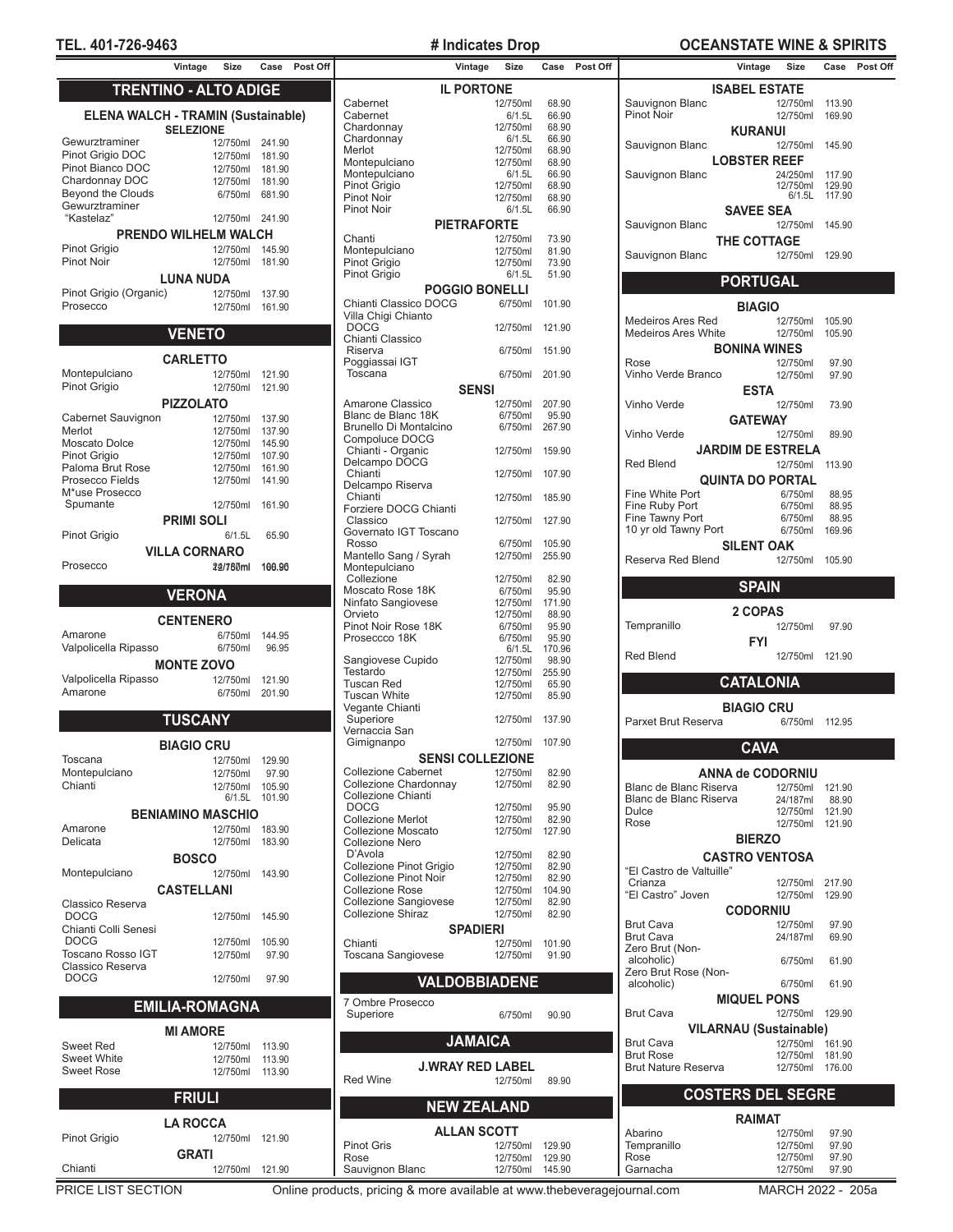### **OCEANSTATE WINE & SPIRITS # Indicates Drop TEL. 401-726-9463**

# **MONTSANT**

| Red Blend | <b>SUI GENERIS</b><br>6/750ml | 96.95  |  |
|-----------|-------------------------------|--------|--|
|           | <b>PRIORAT</b>                |        |  |
|           | <b>SCALA DEI</b>              |        |  |
| Garnatxa  | 12/750ml                      | 161.94 |  |
| Cartoixa  | 6/750ml                       | 252.94 |  |
| Priorat   | 6/750ml                       | 161.94 |  |
|           |                               |        |  |
|           | <b>RIAS BAIXAS</b>            |        |  |

| NAI - TERRA DE ASOREI WINERY |                 |  |  |  |
|------------------------------|-----------------|--|--|--|
| Albarino                     | 12/750ml 209.90 |  |  |  |
|                              | <b>NEXO</b>     |  |  |  |
| Rioja Red Blend              | 12/750ml 105.90 |  |  |  |
|                              | <b>PULPO</b>    |  |  |  |
| Albarino                     | 12/750ml 145.90 |  |  |  |

# **RIOJA**

|                    | <b>BERONIA (Sustainable)</b> |        |  |  |
|--------------------|------------------------------|--------|--|--|
| Viura              | 12/750ml                     | 105.90 |  |  |
| Tempranillo        | 12/750ml                     | 145.90 |  |  |
| Crianza            | 12/750ml                     | 145.90 |  |  |
| Reserva            | 12/750ml                     | 201.90 |  |  |
| Gran Reserva       | 12/750ml                     | 321.90 |  |  |
| <b>EL GUARDIAN</b> |                              |        |  |  |
| Crianza            | 12/750ml                     | 113.90 |  |  |
| Reserva            | 12/750ml                     | 152.00 |  |  |
|                    | <b>VINA CUMBRERO</b>         |        |  |  |
| Crianza            | 12/750ml                     | 113.90 |  |  |
|                    | <b>VINA POMAL</b>            |        |  |  |
| Riserva            | 6/750ml                      | 112.90 |  |  |
|                    | <b>VINA ZACO</b>             |        |  |  |
| Tempranillo        | 12/750ml                     | 121.90 |  |  |

### **RUEDA**

### **BERONIA (Sustainable)** Rue 145.90

| Rueda Verdejo       | 12/750ml | 145.90 |
|---------------------|----------|--------|
| Vina Albali Verdejo |          |        |
| Rueda               | 6/750ml  | 112.95 |

|                      | <b>SANGRIA</b>      |        |
|----------------------|---------------------|--------|
|                      | LOLAILO             |        |
| Red Sangria          | 12/750ml            | 97.90  |
|                      | 6/1.5L              | 73.90  |
|                      | 6/3 OI              | 97.90  |
| Red Sangria Cans     | 24/250ml            | 65.90  |
| <b>White Sangria</b> | 12/750ml            | 97.90  |
|                      | 6/1.5L              | 73.90  |
|                      | 6/3 OI              | 97.90  |
|                      | <b>SOL DE IBIZA</b> |        |
| Sangria              | 12/750ml            | 129.90 |
|                      |                     |        |

### **VALENCIA**

**TARANTAS**

Tempranillo Crianza

| <b>SPARKLING WINE</b> |  |
|-----------------------|--|

| <b>ACQUESI</b>        |                   |        |  |  |  |  |
|-----------------------|-------------------|--------|--|--|--|--|
| <b>Brachetto</b>      | 12/750ml          | 145.90 |  |  |  |  |
|                       | <b>BIAGIO CRU</b> |        |  |  |  |  |
| Moscato               | 24/187ml          | 81.90  |  |  |  |  |
| Prosecco              | 24/187ml          | 89.90  |  |  |  |  |
| <b>CARLETTO</b>       |                   |        |  |  |  |  |
| Mango Moscato         | 12/750ml          | 97.90  |  |  |  |  |
| Peach Moscato         | 12/750ml          | 97.90  |  |  |  |  |
| <b>Cherry Moscato</b> | 12/750ml          | 97.90  |  |  |  |  |
| <b>CIELO</b>          |                   |        |  |  |  |  |
| Prosecco              | 12/750ml          | 145.90 |  |  |  |  |
| Prosecco Rose         | 12/750ml          | 145.90 |  |  |  |  |

|                               | <b>DOMAINE JOSEPH CATTIN (France)</b> |  |
|-------------------------------|---------------------------------------|--|
| <b>Cremant Brut</b>           | 6/750ml<br>73.90                      |  |
| <b>Cremant Brut Rose</b>      |                                       |  |
|                               | 6/750ml<br>73.90                      |  |
|                               | LUNA NUDA                             |  |
| Prosecco                      | 12/750ml<br>129.90                    |  |
|                               |                                       |  |
|                               | <b>QUADRI</b>                         |  |
|                               | 12/750ml                              |  |
| Prosecco                      | 113.90                                |  |
|                               | <b>SAN OSVALDO</b>                    |  |
|                               |                                       |  |
| Prosecco Brut DOC             |                                       |  |
| Treviso                       | 12/750ml<br>151.90                    |  |
|                               | <b>TERRE DI MARCA</b>                 |  |
|                               |                                       |  |
| Millesimato Prosecco          |                                       |  |
| Bio DOC (Organic)             | 12/750ml<br>121.90                    |  |
|                               |                                       |  |
|                               | <b>VILARNAU (Sustainable)</b>         |  |
| <b>Brut Cava</b>              | 12/750ml<br>161.90                    |  |
| <b>Brut Rose</b>              | 12/750ml<br>181.90                    |  |
|                               |                                       |  |
| <b>Brut Nature Reserva</b>    | 12/750ml<br>176.00                    |  |
|                               |                                       |  |
|                               | <b>RTD COCKTAILS</b>                  |  |
|                               |                                       |  |
|                               |                                       |  |
|                               | <b>BUZZBALLZ</b>                      |  |
| Peach Chiller                 | 24/187ml<br>62.00                     |  |
|                               |                                       |  |
| Strawberry Margarita          |                                       |  |
| Chiller                       | 24/187ml<br>62.00                     |  |
| Choco Chiller                 | 24/187ml<br>62.00                     |  |
| Lime-Rita Chiller             | 24/187ml                              |  |
|                               | 62.00                                 |  |
| <b>Grapefruit Red Chiller</b> | 24/187ml<br>62.00                     |  |
| Horchata Chiller              | 24/187ml<br>62.00                     |  |
| Pina Colada Chiller           | 24/187ml<br>62.00                     |  |
|                               |                                       |  |
| <b>Watermelon Chiller</b>     | 24/187ml<br>62.00                     |  |
| Sour Apple Chiller            | 24/187ml<br>62.00                     |  |
|                               |                                       |  |
|                               | <b>BUZZBALLZ BIGGIES</b>              |  |
| Choco Biggie                  | 3/1.75L<br>48.00                      |  |
| Tequila Rita Biggie           | 3/1.75L<br>48.00                      |  |
|                               |                                       |  |
| Strawberry Rita Biggie        | 3/1.75L<br>48.00                      |  |
|                               | <b>COCKTAIL SQUAD</b>                 |  |
|                               |                                       |  |
| Bourbon Smash                 | 24/12oz<br>98.00                      |  |
| Gin & Tonic                   | 24/12oz<br>98.00                      |  |
| Greyhound                     | 24/12oz<br>98.00                      |  |
|                               |                                       |  |
| Margarita                     | 24/12oz<br>98.00                      |  |
| Vodka Soda                    | 24/12oz<br>98.00                      |  |
| <b>Whiskey Sour</b>           | 24/12oz                               |  |
|                               | 98.00                                 |  |
| Classy Casuals - No           |                                       |  |
| Sugars, No Carbs              |                                       |  |
| Multi-Pack                    | 24/12oz<br>98.00                      |  |
|                               |                                       |  |
|                               | <b>THE COSMOPOLITAN</b>               |  |
| Cranberry                     |                                       |  |
| Cosmopolitan                  |                                       |  |
|                               | 24/355ml<br>89.96                     |  |
|                               | <b>DESERT SUN</b>                     |  |
|                               |                                       |  |
| Spicy Margarita               | 24/355ml<br>89.96                     |  |
|                               | DRY FLY - ON THE FLY CANS             |  |
|                               |                                       |  |
| <b>Bloody Mary</b>            | 24/12oz<br>68.00                      |  |
| Gin & Tonic                   | 24/12oz<br>68.00                      |  |
| Huckleberry Lemonade          | 24/12oz<br>68.00                      |  |
|                               |                                       |  |
| Moscow Mule                   | 24/12oz<br>68.00                      |  |
| Spicy Lemonade                | 24/12oz<br>68.00                      |  |
| Greyhound                     | 24/12oz<br>68.00                      |  |
|                               |                                       |  |
|                               | <b>MASQ HARD TEA</b>                  |  |
| <b>Blueberry Lavender</b>     | 24/12oz                               |  |
|                               | 58.00                                 |  |
| Dragon Fruit Acai             | 24/12oz<br>58.00                      |  |
| Lemon Ginger                  | 24/12oz<br>58.00                      |  |
|                               | <b>TWISTED SHOTZ</b>                  |  |
|                               |                                       |  |
| B-52                          | 18/25ml<br>102.70                     |  |
| <b>Buttery Nipple</b>         | 18/25ml<br>102.70                     |  |
|                               |                                       |  |
| <b>Chocolate Buttery</b>      |                                       |  |
| Nipple                        | 18/25ml<br>102.70                     |  |
| <b>Island Thunder</b>         | 18/25ml<br>102.70                     |  |
| Jolli Jolli                   | 18/25ml<br>102.70                     |  |
| Miami Vice                    |                                       |  |
|                               | 18/25ml<br>102.70                     |  |
| Pineapple Upside Down         |                                       |  |
| Cake                          | 18/25ml<br>102.70                     |  |
| Porn Star                     | 18/25ml<br>102.70                     |  |
| Pussy Cat                     |                                       |  |
|                               | 18/25ml<br>102.70                     |  |
| Rattlesnake                   | 18/25ml<br>102.70                     |  |
| Sex on the Beach              | 18/25ml<br>102.70                     |  |
| Chocolate Box Party           |                                       |  |
| Pack                          | 8/25ml<br>79.90                       |  |
|                               |                                       |  |
| Sexy Party Pack               | 15/25ml<br>93.10                      |  |
| Tailgate Party Pack           | 15/25ml<br>93.10                      |  |
| <b>Traditional Party Pack</b> | 15/25ml<br>93.10                      |  |
|                               |                                       |  |
|                               | ٠.۱.                                  |  |

**Vintage Size Case Post Off Vintage Size Case Post Off Vintage Size Case Post Off UPTOWN COCKTAILS** Chocolatini 6/1.5L 72.25<br>
Lime Margarita 6/1.5L 72.25 Lime Margarita 6/1.5L 72.25 Mango Margarita 6/1.5L 72.25 Strawberry Margarita 6/1.5L 72.25<br>Pina Colada 6/1.5L 72.25 Pina Colada<br>
Pina Colada 6/1.5L 72.25<br>
Ruby Red Grapefruit 6/1.5L 72.25 Ruby Red Grapefruit 6/1.5L 72.25<br>Lemon Tea 6/1.5L 72.25 Lemon Tea **WHISKEYSMITH** WhiskeyRita 48/100ml 161.96 **BEER ENTITLED BEER COMPANY** Arties Stong Ale 13.2G<br>5.17G 191.00<br>91.00 Arties Stong Ale Cans (6/4 packs) 24/16oz 60.00 Wit & Wisdom 13.2G 151.00 5.17G 68.00 Wit & Wisdom Cans 24/16oz 60.00 IPA 13.2G 175.00<br>5.17G 75.00 5.17G 75.00 **IPA Cans** Betterment 13.2G 151.00 5.17G 68.00<br>24/12oz 70.00 Betterment Cans<br>
Therapy Session Cans<br>
24/16oz 60.00 Therapy Session Cans **HITE BEER** Pale Lager (Can) 24/12oz 38.00 **QUAHOG REPUBLIC** Golden Ale 24/16oz 60.00<br>1/15.5 212.00<br>1/5.17 90.00 1/15.5 212.00 1/5.17 90.00 **TERRA BEER** Lager (Bottle) 24/16oz 40.00 **HARD SELTZER SHIFTED** Blackberry Meyer Lemon Seltzer 24/16oz 52.50 1/13.2 160.00 1/5.17 70.00 **SAKE JUNMAI** Sawanotsuru Jitsuraku<br>Junmai Junmai 12/300ml 81.90 6/720ml 85.90 Kizakura Tsu No Reishu 20/180ml 85.90 Kagatobi Yamahai Junmai Super Dry 10/300ml 101.90 Manotsuru "Crane"<br>Junmai 12/300ml 121.90 Heiwa Shuzo KID<br>Junmai 12/720ml 265.90<br>30/180ml 201.90 30/180ml 201.90 Akabu Junmai **HONJOZO** Manotsuru "Demon Slayer" Tokubetsu Honjozo 12/300ml 145.90 **GINJO/JUNMAI GINJO** Manotsuru "Bulzai"<br>Ginjo Ginjo 12/720ml 305.90 12/300ml 145.90 Homare Tatsumigura Junmai Ginjo 6/720ml 101.90 6/300ml 51.90<br>10/300ml 115.90 Kagatobi Junmai Ginjo 10/300ml 115.90 Akabu Junmai Ginjo 12/720ml 377.90 Shibata Shuzo "Black" Junmai Ginjo 35/200ml 258.90 **DAIGINJO/JUNMAI DAIGINJO** Kizakura Tsu no Junmai 20/180ml 107.90 Kizakura S Junmai Daiginjo 6/500ml 83.90 Heiwa Shuzo KID Junmai Daiginjo 12/720ml 417.90 Kuheji "Eau du Désir" Junmai Daiginjo 12/720ml 345.90 Manotsuru "Maho"<br>Daiginjo Daiginjo 12/720ml 345.90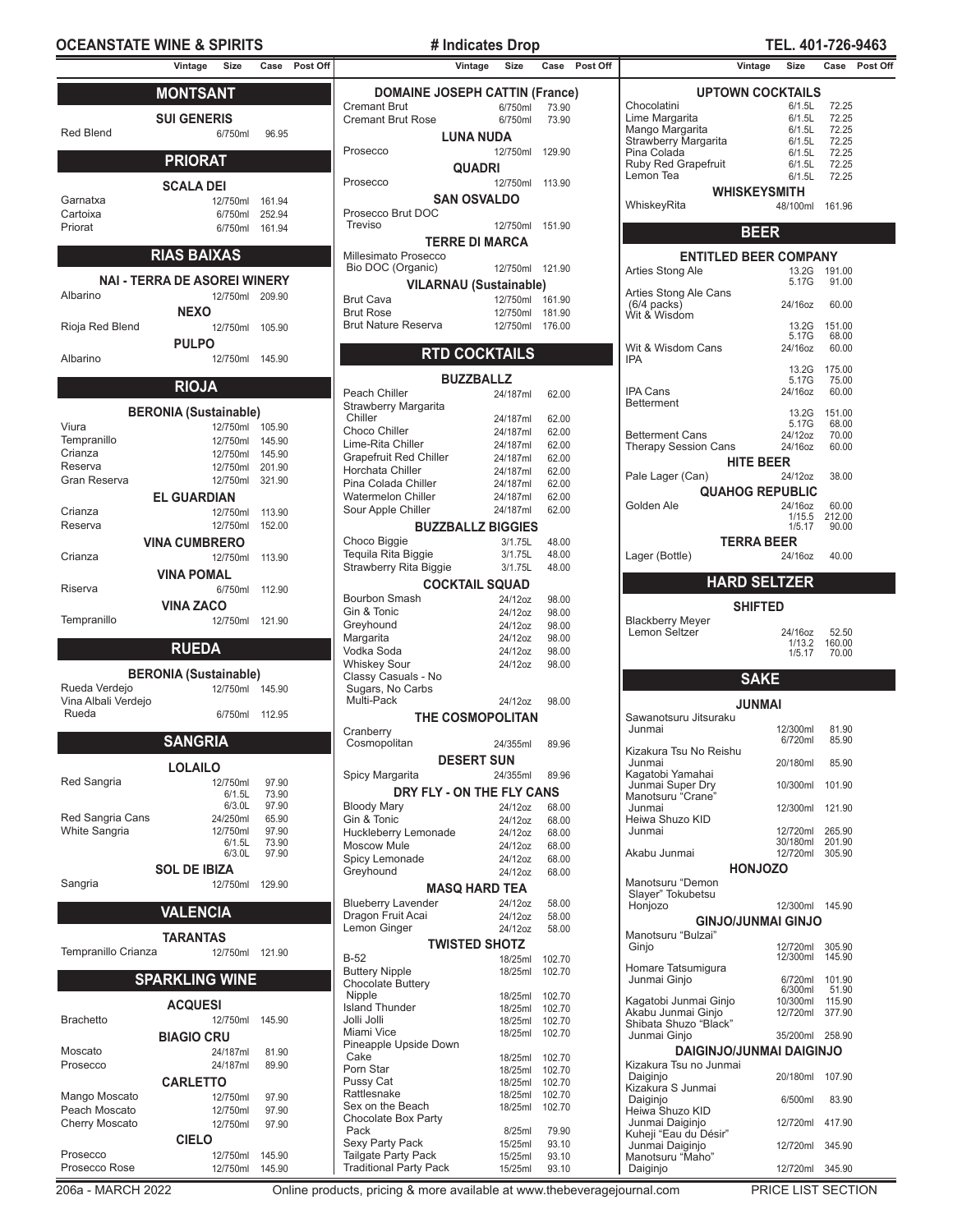# **TEL. 401-726-9463 # Indicates Drop OCEANSTATE WINE & SPIRITS**

| Vintage                                                | Size                | Case             |
|--------------------------------------------------------|---------------------|------------------|
| <b>SPECIALTY SAKE</b>                                  |                     |                  |
| Manotsuru "Pure<br>Bloom" Sweet Junmai                 |                     |                  |
| Ginjo                                                  | 12/300ml            | 145.90           |
| Kizakura Nigori                                        | 12/300ml            | 81.90            |
| Manotsuru "Countless<br>Visions" Junmai Ginjo          |                     |                  |
| Nigori                                                 | 12/300ml            | 161.90           |
| Heiwa Shuzo Nigori                                     | 12/720ml            | 273.90           |
| Kikusui Kukai Mango<br>Nigori                          | 12/300ml            | 89.90            |
| Kizakura "Piano"                                       |                     |                  |
| <b>Sparkling Sake</b>                                  | 12/300ml            | 89.90            |
| Sawanotsuru Umeshu<br>Kagatsuru Umeshu                 | 6/720ml<br>12/720ml | 149.90<br>337.90 |
| Shibata Shuzo "Pink"                                   |                     |                  |
| <b>Cloudy Sake</b>                                     | 35/200ml            | 258.90           |
| <b>SPIRITS</b>                                         |                     |                  |
| <b>BOURBON</b>                                         |                     |                  |
|                                                        |                     |                  |
| <b>10TH MOUNTAIN</b>                                   |                     |                  |
| Rye Whiskey<br><b>Bourbon Whiskey</b>                  | 6/750ml<br>6/750ml  | 193.96<br>249.96 |
| Aplenglow Peach -                                      |                     |                  |
| Vanilla Whiskey                                        | 6/750ml             | 193.96           |
| AMERICAN DISTILLING CO.                                |                     |                  |
| Bourbon                                                | 12/750mL<br>12/1.0L | 111.21<br>120.28 |
|                                                        | 6/1.75L             | 111.75           |
| <b>CLEVELAND WHISKEY</b>                               |                     |                  |
| <b>Black Reserve Bourbon</b><br>Whiskey                | 6/750ml             | 177.96           |
| Underground Black                                      |                     |                  |
| Cherry Bourbon                                         |                     |                  |
| Whiskey<br>Underground Black                           | 6/750ml             | 236.96           |
| Cherry Full Proof                                      |                     |                  |
| Bourbon Whiskey                                        | 6/750ml             | 269.90           |
| <b>Underground Apple</b><br>Bourbon Whiskey            | 6/750ml             | 236.96           |
| Underground Rye                                        |                     |                  |
| Whiskey<br>Underground Sugar                           | 6/750ml             | 236.96           |
| Maple Bourbon                                          |                     |                  |
| Whiskey                                                | 6/750ml             | 236.96           |
| Wheat Penny Bourbon<br>Wheat Penny Full Proof          | 6/750ml             | 236.96           |
| Bourbon                                                | 6/750ml             | 269.96           |
| Magic Rabbit Peanut<br><b>Butter &amp; Chocolate</b>   |                     |                  |
| Whiskey                                                | 6/750ml             | 297.96           |
| DECLARATION                                            |                     |                  |
| <b>Bourbon Whiskey</b><br>Rye Whiskey                  | 6/750ml<br>6/750ml  | 229.90<br>241.96 |
| <b>MEDLEY BROTHERS</b>                                 |                     |                  |
| <b>Straight Kentucky</b>                               |                     |                  |
| <b>Bourbon Whiskey</b>                                 | 12/750ml            | 261.96           |
| <b>MYTHOLOGY DISTILLERY</b>                            |                     |                  |
| Hell Bear American<br>Whiskey                          | 6/750ml             | 357.96           |
| <b>Best Friend Bourbon</b>                             | 6/750ml             | 357.96           |
| <b>OLD ELK</b>                                         |                     |                  |
| Straight Bourbon<br><b>Wheated Bourbon</b>             | 6/750ml<br>6/750ml  | 251.96<br>311.96 |
| Sour Mash Reserve                                      |                     |                  |
| Bourbon                                                | 6/750ml<br>6/750ml  | 401.96<br>401.96 |
| <b>Straight Rye Whiskey</b><br><b>Straight Wheated</b> |                     |                  |
| Whiskey                                                | 6/750ml             | 311.96           |
| <b>Infinity Blend</b>                                  | 3/750ml             | 378.96           |
| <b>PENELOPE BOURBON</b>                                | 6/750ml             |                  |
| Straight Bourbon<br><b>Barrel Strength</b>             |                     | 219.96           |
| Bourbon                                                | 6/750ml             | 377.96           |
| Rose Cask Finish<br>Bourbon                            | 6/750ml             | 315.96           |
| <b>Toasted Barrel Strength</b>                         |                     |                  |
| Bourbon                                                | 6/750ml             | 401.96           |
| <b>THREE CHORD</b>                                     |                     |                  |
| Amplify Rye Whiskey<br><b>Blended Bourbon</b>          | 6/750ml             | 245.96           |
| Whiskey                                                | 6/750ml             | 205.96           |
| <b>Twelve Bar Reserve</b><br>Whiskey                   | 6/750ml             | 377.62           |
| The Drummer 15 Year                                    |                     |                  |
| Bourbon Whiskey<br>Strange Collaboration               | 6/750ml             | 913.60           |
| Whiskey                                                | 6/750ml             | 231.96           |

| <b>BLENDED WHISKEY</b>                   |                     |                  |  |  |
|------------------------------------------|---------------------|------------------|--|--|
| PB&W                                     |                     |                  |  |  |
| Peanut Butter &<br>Whiskey               | 12/750ml            | 263.92           |  |  |
|                                          | 6/1.0L              | 151.96           |  |  |
|                                          | 60/50ml             | 41.27            |  |  |
| <b>DOMESTIC WHISKEY</b>                  |                     |                  |  |  |
| <b>AMERICAN DISTILLING CO.</b>           |                     |                  |  |  |
| <b>Whiskey Blend</b>                     | 6/750ml 256.00      |                  |  |  |
| <b>DRY FLY</b>                           |                     |                  |  |  |
| Wheat Whiskey, Aged<br>3 Years           |                     |                  |  |  |
| Port-Finished Wheat                      | 6/750ml             | 169.92           |  |  |
| Whiskey                                  | 6/750ml             | 169.92           |  |  |
| Bourbon Whiskey                          | 6/750ml             | 192.25           |  |  |
| <b>Triticale Whiskey</b>                 | 6/750ml             | 171.25           |  |  |
| Cast Strength Wheat<br>Whiskey           |                     |                  |  |  |
| Cask & Release Beer                      | 6/750ml             | 213.10           |  |  |
| <b>Barrel Finish Whiskey</b>             | 6/750ml             | 238.30           |  |  |
| <b>HENDERSON WHISKEY</b>                 |                     |                  |  |  |
| Whiskey                                  | 12/750ml<br>6/1.75L | 102.21<br>102.75 |  |  |
| <b>LEADSLINGERS WHISKEY</b>              |                     |                  |  |  |
| Napalm Cinnamon<br>Whiskey               | 6/750ml             | 98.94            |  |  |
| <b>NOMAD</b>                             |                     |                  |  |  |
| Outland Whiskey                          | 6/750ml             | 189.96           |  |  |
| WHISKEYSMITH<br>Banana Whiskey           | 6/750ml             | 133.92           |  |  |
|                                          | 60/50ml             | 97.90            |  |  |
| Chocolate Whiskey                        | 6/750ml<br>60/50ml  | 133.92<br>97.90  |  |  |
| Pineapple Whiskey                        | 6/750ml             | 133.92           |  |  |
| <b>WILLIAM WOLF</b>                      |                     |                  |  |  |
| Pecan Whiskey<br>Bourbon                 | 6/750ml<br>6/750ml  | 113.96<br>169.96 |  |  |
| TIM SMITH                                |                     |                  |  |  |
| <b>Bourbon Southern</b>                  |                     |                  |  |  |
| Reserve<br>Rye Southern Reserve          | 6/750ml<br>6/750ml  | 161.90<br>161.90 |  |  |
| Whiskey Southern<br>Reserve              | 6/750ml             | 161.90           |  |  |
|                                          |                     |                  |  |  |
| <b>IMPORTED WHISKEY</b>                  |                     |                  |  |  |
| <b>RAMPUR WHISKY</b>                     |                     |                  |  |  |
| Asava Indian Single<br>Malt Whisky       | 6/750ml             | 461.60           |  |  |
| <b>IRISH WHISKEY</b>                     |                     |                  |  |  |
| <b>HINCH DISTILLERY</b>                  |                     |                  |  |  |
| 10 Year Old, Sherry                      |                     |                  |  |  |
| <b>Cask Finish</b><br>5 Year Old, Double | 6/750ml             | 281.60           |  |  |
| Wood<br>Small Batch, Bourbon             | 6/750ml             | 205.60           |  |  |
| Cask                                     | 6/750ml             | 167.59           |  |  |
| Single Malt Peated Irish<br>Whiskey      | 6/750ml             | 257.60           |  |  |
| Single Pot Still                         | 6/750ml             | 201.60           |  |  |
| <b>SONS OF ERIN</b><br>Irish Whiskey     | 6/750ml             | 177.96           |  |  |
|                                          |                     |                  |  |  |
| <b>TEQUILA</b>                           |                     |                  |  |  |
| <b>ADICTIVO TEQUILA</b>                  |                     |                  |  |  |
| Extra Anejo<br>Crystalino Extra Anejo    | 6/750ml<br>6/750ml  | 600.00<br>600.00 |  |  |
|                                          |                     |                  |  |  |

| Vintage            | Size                       | Case             | Post Off | Vintage                                        | Size               | Case                   | Post Off |                                                     | Vintage                        | Size                               |                  | Case Post Off |
|--------------------|----------------------------|------------------|----------|------------------------------------------------|--------------------|------------------------|----------|-----------------------------------------------------|--------------------------------|------------------------------------|------------------|---------------|
| <b>IALTY SAKE:</b> |                            |                  |          | <b>BLENDED WHISKEY</b>                         |                    |                        |          |                                                     | <b>CASA MEXICO</b>             |                                    |                  |               |
|                    |                            |                  |          | PB&W                                           |                    |                        |          | <b>Blanco Tequila</b><br>Reposado Tequila           |                                | 6/750ml 197.25<br>6/750ml 215.25   |                  |               |
|                    | 12/300ml                   | 145.90           |          | Peanut Butter &                                |                    |                        |          | Anejo Tequila                                       |                                | 6/750ml 235.96                     |                  |               |
|                    | 12/300ml                   | 81.90            |          | Whiskey                                        | 12/750ml 263.92    |                        |          |                                                     | <b>CASINO AZUL</b>             |                                    |                  |               |
|                    |                            |                  |          |                                                | 60/50ml            | 6/1.0L 151.96<br>41.27 |          | Jaguar Anejo Tequila<br>Ship Anejo Tequila          |                                | 2/1.75L 385.25<br>2/1.75L 385.25   |                  |               |
|                    | 12/300ml<br>12/720ml       | 161.90<br>273.90 |          |                                                |                    |                        |          |                                                     | <b>COMISARIO</b>               |                                    |                  |               |
|                    |                            |                  |          | <b>DOMESTIC WHISKEY</b>                        |                    |                        |          | Blanco                                              |                                | 6/750ml                            | 211.90           |               |
|                    | 12/300ml                   | 89.90            |          | <b>AMERICAN DISTILLING CO.</b>                 |                    |                        |          | Reposado<br>Anejo                                   |                                | 6/750ml<br>6/750ml                 | 258.63<br>600.00 |               |
|                    | 12/300ml<br>6/720ml        | 89.90<br>149.90  |          | Whiskey Blend                                  |                    |                        |          |                                                     | <b>PUERTO VALLARTA</b>         |                                    |                  |               |
|                    | 12/720ml                   | 337.90           |          |                                                |                    | 6/750ml 256.00         |          | Silver                                              |                                | 12/750ml 131.92                    |                  |               |
|                    | 35/200ml                   | 258.90           |          | <b>DRY FLY</b><br>Wheat Whiskey, Aged          |                    |                        |          | Gold                                                |                                | 60/50ml<br>12/750ml 131.92         | 97.90            |               |
|                    |                            |                  |          | 3 Years                                        |                    |                        |          |                                                     |                                | 12/1.0L                            | 159.21           |               |
| SPIRITS            |                            |                  |          | Port-Finished Wheat                            |                    | 6/750ml 169.92         |          |                                                     |                                | 24/375ml<br>48/200ml               | 123.92<br>132.19 |               |
| <b>DURBON</b>      |                            |                  |          | Whiskey                                        |                    |                        |          | <b>Blanco</b>                                       |                                | 120/50ml<br>6/750ml                | 106.62<br>121.96 |               |
|                    | <b>MOUNTAIN</b>            |                  |          | Bourbon Whiskey                                |                    | 6/750ml 169.92         |          |                                                     |                                | 60/50ML                            | 122.22           |               |
|                    | 6/750ml 193.96             |                  |          |                                                | 6/750ml            | 192.25                 |          | Reposado                                            |                                | 6/750ml 131.96<br>60/50ML          | 146.22           |               |
|                    | 6/750ml                    | 249.96           |          | <b>Triticale Whiskey</b>                       |                    | 6/750ml 171.25         |          | Anejo                                               |                                | 6/750ml 161.96<br>60/50ML 162.22   |                  |               |
|                    | 6/750ml 193.96             |                  |          | Cast Strength Wheat                            |                    |                        |          |                                                     |                                |                                    |                  |               |
|                    | N DISTILLING CO.           |                  |          | Whiskey                                        |                    | 6/750ml 213.10         |          |                                                     | <b>MEZCAL</b>                  |                                    |                  |               |
|                    | 12/750mL<br>12/1.0L 120.28 | 111.21           |          | Cask & Release Beer                            |                    |                        |          |                                                     | <b>LA FOGATA</b>               |                                    |                  |               |
|                    | 6/1.75L                    | 111.75           |          | <b>Barrel Finish Whiskey</b>                   |                    | 6/750ml 238.30         |          | Anejo                                               |                                | 6/750ml 252.96                     |                  |               |
|                    | <b>AND WHISKEY</b>         |                  |          | <b>HENDERSON WHISKEY</b>                       |                    |                        |          |                                                     | <b>MALA IDEA</b>               |                                    |                  |               |
|                    | 6/750ml 177.96             |                  |          | Whiskey                                        | 12/750ml 102.21    |                        |          | Cuishe Silvestre 18<br><b>Months</b>                |                                | 6/750ml 409.96                     |                  |               |
|                    |                            |                  |          |                                                |                    | 6/1.75L 102.75         |          | Ensamble 12 Years                                   |                                | 6/750ml 421.96                     |                  |               |
|                    | 6/750ml 236.96             |                  |          | <b>LEADSLINGERS WHISKEY</b><br>Napalm Cinnamon |                    |                        |          | Espadin Capon 12<br>Months                          |                                | 6/750ml 241.96                     |                  |               |
|                    |                            |                  |          | Whiskey                                        | 6/750ml            | 98.94                  |          | Tobala Silvestre 14                                 |                                |                                    |                  |               |
|                    | 6/750ml                    | 269.90           |          | <b>NOMAD</b>                                   |                    |                        |          | Years                                               |                                | 6/750ml 409.96                     |                  |               |
|                    | 6/750ml                    | 236.96           |          | Outland Whiskey                                | 6/750ml            | 189.96                 |          | <b>MEZCAL BURRITO FIESTERO</b><br>Agave Durangensis |                                | 6/750ml 239.96                     |                  |               |
|                    | 6/750ml                    | 236.96           |          | <b>WHISKEYSMITH</b>                            |                    |                        |          | Agave Masparillo                                    |                                | 6/750ml 625.96                     |                  |               |
|                    |                            |                  |          | Banana Whiskey                                 | 6/750ml<br>60/50ml | 133.92<br>97.90        |          |                                                     | <b>MEZCAL GIN ARTESANAL</b>    |                                    |                  |               |
|                    | 6/750ml                    | 236.96           |          | Chocolate Whiskey                              | 6/750ml            | 133.92                 |          | Mezcal Gin                                          |                                | 6/750ml 357.96                     |                  |               |
|                    | 6/750ml                    | 236.96           |          | Pineapple Whiskey                              | 60/50ml            | 97.90                  |          | Espadin                                             | <b>QUIEREME MUCHO (QM)</b>     | 6/750ml 341.60                     |                  |               |
|                    | 6/750ml                    | 269.96           |          |                                                |                    | 6/750ml 133.92         |          |                                                     |                                |                                    |                  |               |
|                    |                            |                  |          | <b>WILLIAM WOLF</b>                            |                    |                        |          |                                                     | <b>SOTOL</b>                   |                                    |                  |               |
|                    | 6/750ml 297.96             |                  |          | Pecan Whiskey                                  | 6/750ml            | 113.96                 |          |                                                     | <b>SENOR SOTOL</b>             |                                    |                  |               |
| <b>CLARATION</b>   |                            |                  |          | Bourbon                                        | 6/750ml            | 169.96                 |          | Sotol Ensamble                                      |                                | 6/750ml 201.96                     |                  |               |
|                    | 6/750ml<br>6/750ml 241.96  | 229.90           |          | <b>TIM SMITH</b><br>Bourbon Southern           |                    |                        |          |                                                     | <b>MOONSHINE</b>               |                                    |                  |               |
|                    | <b>EY BROTHERS</b>         |                  |          | Reserve                                        | 6/750ml            | 161.90                 |          |                                                     |                                |                                    |                  |               |
|                    | 12/750ml 261.96            |                  |          | <b>Rye Southern Reserve</b>                    |                    | 6/750ml 161.90         |          |                                                     | <b>CLIMAX</b>                  |                                    |                  |               |
|                    | <b>DGY DISTILLERY</b>      |                  |          | <b>Whiskey Southern</b><br>Reserve             |                    | 6/750ml 161.90         |          | Moonshine - Tim Smith                               |                                | 6/750ml 161.90                     |                  |               |
|                    |                            |                  |          |                                                |                    |                        |          |                                                     | <b>GIN</b>                     |                                    |                  |               |
|                    | 6/750ml<br>6/750ml         | 357.96<br>357.96 |          | <b>IMPORTED WHISKEY</b>                        |                    |                        |          |                                                     | <b>AMERICAN DISTILLING CO.</b> |                                    |                  |               |
| <b>)LD ELK</b>     |                            |                  |          | <b>RAMPUR WHISKY</b>                           |                    |                        |          | Gin                                                 |                                |                                    |                  |               |
|                    | 6/750ml<br>6/750ml         | 251.96<br>311.96 |          | Asava Indian Single                            |                    |                        |          |                                                     |                                | 12/750ml 241.90<br>6/1.75L 87.75   |                  |               |
|                    |                            |                  |          | Malt Whisky                                    |                    | 6/750ml 461.60         |          |                                                     | <b>BUILDERS BOTANICAL GIN</b>  |                                    |                  |               |
|                    | 6/750ml<br>6/750ml         | 401.96<br>401.96 |          | <b>IRISH WHISKEY</b>                           |                    |                        |          | Gin                                                 |                                | 6/750ml 177.96                     |                  |               |
|                    | 6/750ml                    | 311.96           |          | <b>HINCH DISTILLERY</b>                        |                    |                        |          |                                                     | <b>DRY TOWN</b>                |                                    |                  |               |
|                    | 3/750ml 378.96             |                  |          | 10 Year Old, Sherry                            |                    |                        |          | Gin                                                 |                                |                                    |                  |               |
|                    | <b>DPE BOURBON</b>         |                  |          | Cask Finish                                    |                    | 6/750ml 281.60         |          |                                                     | <b>MYTHOLOGY DISTILLERY</b>    | 6/750ml 176.96                     |                  |               |
|                    | 6/750ml 219.96             |                  |          | 5 Year Old, Double<br>Wood                     | 6/750ml            | 205.60                 |          | Needle Pig Gin                                      |                                |                                    |                  |               |
|                    | 6/750ml 377.96             |                  |          | Small Batch, Bourbon                           |                    |                        |          |                                                     |                                | 6/750ml 219.96                     |                  |               |
|                    | 6/750ml 315.96             |                  |          | Cask<br>Single Malt Peated Irish               |                    | 6/750ml 167.59         |          | Irish Gin                                           | <b>NINTH WAVE GIN</b>          |                                    |                  |               |
|                    | 6/750ml 401.96             |                  |          | Whiskey                                        | 6/750ml            | 257.60                 |          |                                                     |                                | 6/750ml 169.90                     |                  |               |
| <b>EE CHORD</b>    |                            |                  |          | Single Pot Still                               |                    | 6/750ml 201.60         |          |                                                     | <b>WILD POET</b>               |                                    |                  |               |
|                    | 6/750ml 245.96             |                  |          | <b>SONS OF ERIN</b>                            |                    |                        |          | Irish Gin                                           |                                | 6/750ml 211.96                     |                  |               |
|                    | 6/750ml 205.96             |                  |          | Irish Whiskey                                  |                    | 6/750ml 177.96         |          |                                                     |                                |                                    |                  |               |
|                    |                            |                  |          | <b>TEQUILA</b>                                 |                    |                        |          |                                                     | <b>GRAPPA</b>                  |                                    |                  |               |
|                    | 6/750ml                    | 377.62           |          | <b>ADICTIVO TEQUILA</b>                        |                    |                        |          |                                                     | <b>CAFFO</b>                   |                                    |                  |               |
|                    | 6/750ml 913.60             |                  |          | Extra Anejo                                    |                    | 6/750ml 600.00         |          | Grappa Italiana<br>Vecchia Grappa                   |                                | 12/750ml 191.96<br>12/750ml 241.96 |                  |               |
|                    | 6/750ml 231.96             |                  |          | Crystalino Extra Anejo                         |                    | 6/750ml 600.00         |          | Stravecchia Grappa                                  |                                | 12/750ml 303.92                    |                  |               |

PRICE LIST SECTION **Online products, pricing & more available at www.thebeveragejournal.com** MARCH 2022 - 207a